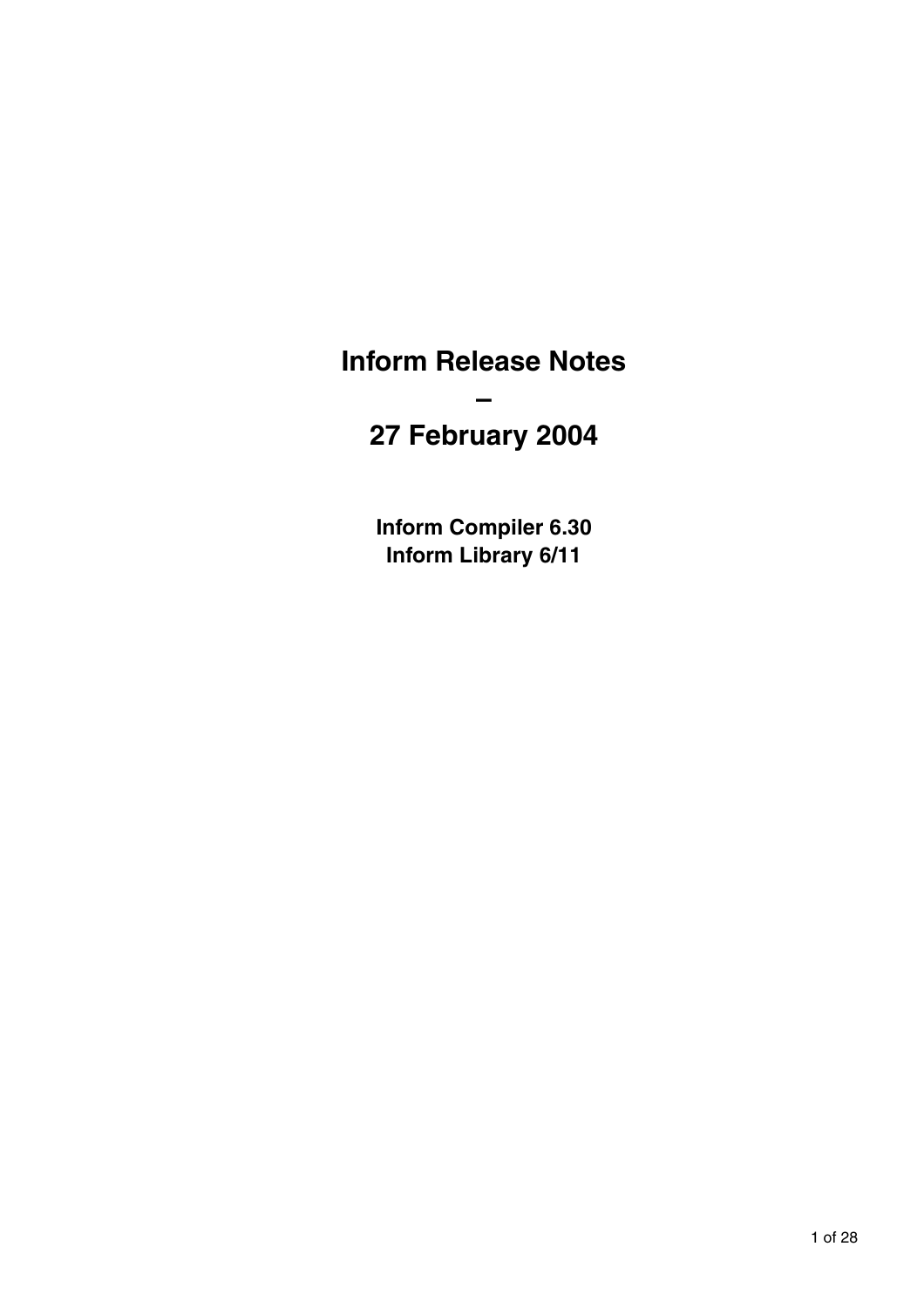## **Introduction**

This is a maintenance release of the Inform system for creating adventure games, intended to address issues that have arisen since the 6.21 compiler and 6/10 library files were released in 1999. The focus is primarily on fixing the problems which are identified in the Inform Patch List:

http://www.inform-fiction.org/patches/index.html

In addition, a small number of enhancements are included, based on the ideas collected in the Inform Suggestions List:

http://www.firthworks.com/roger/suggest.html

Although just about all known bugs are fixed, the approach to enhancing Inform is more conservative. The selection of suggestions to implement has been governed by three factors:

- avoidance of changes which might cause existing games to misbehave;
- minimisation of features which would require updates to the *Inform Designer's Manual*;
- essential simplicity. With Graham Nelson's permission, this release has been produced by a volunteer taskforce, whose enthusiasm has been tempered by a certain lack of familiarity with the internals of Inform. Thus, we have concentrated on 'safe' changes; the implementation of some good ideas has been postponed until we are more confident that we know what we're doing.

Having said that, this release does incorporate one major advance. It is based on Andrew Plotkin's bi-platform – Z-machine and Glulx – compiler and library files, which were in turn derived from the the 6.21 compiler and 6/10 library. The result is that the two Virtual Machine (VM) strands have merged into a single compiler and library which, although continuing by default to produce Z-code, can alternatively generate code for the Glulx VM if you supply the -G compiler switch. There's more on this topic in *Support for Glulx* on page 16. Before that, though, we'll summarise the changes to the compiler and to the library files.

If you've translated the 6/10 library into another language, you may find *Information for translators* on page 27 helpful.

#### **Acknowledgements**

Far too many people contributed towards this release – reporting and resolving bugs, making helpful suggestions, providing support and facilities, testing, and so on – for their names to be individually listed. So instead, this is a general thank-you to everybody who has made this release happen, and specific ones to Graham for permitting it in the first place, and to Andrew for his pioneering work on Glulx.

There are, naturally, sure to be imperfections in the release, and these should be reported in the usual way: bug reports to the Patch List, enhancement ideas to the Suggestions List. Any really serious issues should perhaps be raised on the rec.arts.int-fiction Usenet newsgroup, with a Subject line beginning " $[Inform63]$ ...".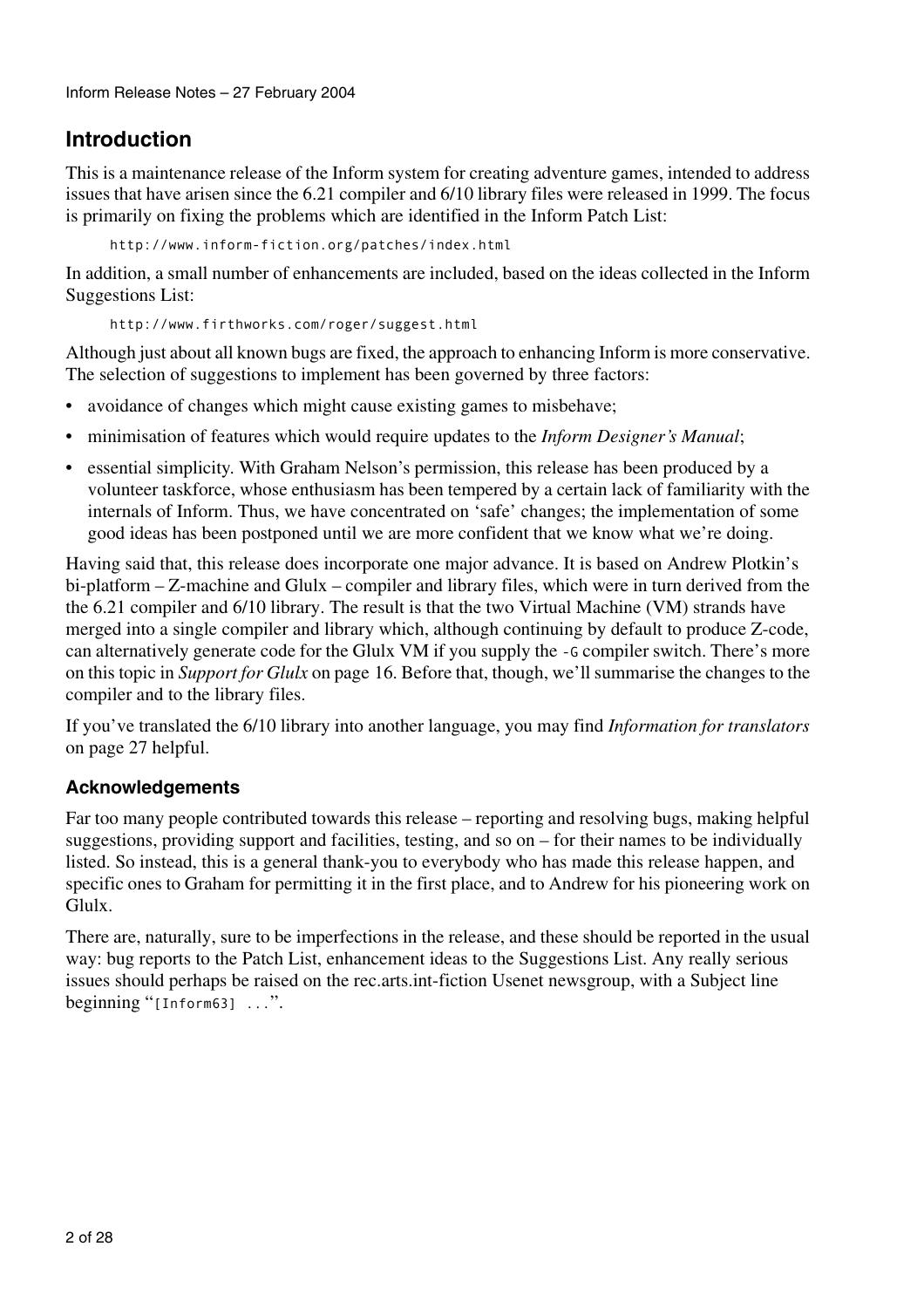## **Compiler 6.30**

These are the changes delivered in version 6.30 of the Inform compiler. See:

- *Features added* below
- *Bugs fixed* on page 5

#### **Features added**

Several new features are available.

- The compiler automatically defines a WORDSIZE constant, whose value is 2 when compiling for the Z-machine, and 4 when the target is Glulx. The constant specifies the number of bytes in a VM word, and we recommend that you use it in the small number of circumstances where this value is significant. The compiler also defines a constant TARGET\_GLULX if you supply the -G switch, or TARGET ZCODE otherwise; in both cases the constant value is 0. For more information on the use of these constants, see *Support for Glulx* on page 16.
- The Switches directive, which enables certain compiler switches to be set from within the source file rather than on the compiler command line, has been superseded by a more powerful mechanism. The special comment characters "!%", occurring on the very first line or lines of the source file, enable you to specify Inform Command Language (ICL) commands to control the compilation. For example:

```
!% -E1G ! Glulx, 'Microsoft' errors 
!% -~S ! disable Strict mode 
!% +include path=./test../.../lib/contrib ! look in 'test' library
!% $MAX_STATIC_MEMORY=20000 
Constant STORY "RUINS";
...
```
ICL is described in §39 of the *Inform Designer's Manual*. In brief: each line specifies a single command, starting with "–" to define one or more switches, "+" to define a path variable, or "\$" to define a memory setting. Comments are introduced by "!". The ICL command "compile" is not permitted at the head of a source file.

- Two new ICL memory settings are available; both of these could previously be changed only by rebuilding the compiler. \$MAX\_SOURCE\_FILES has a default of 256, and \$MAX\_INCLUSION\_DEPTH has a default value of 5.
- A new directive, similar to Array ... string and Array ... table, is provided:

```
Array array buffer N; 
Array array buffer expr1 expr2 ... exprN;
Array array buffer "string";
```
This creates a hybrid array of the form used by string.print\_to\_array() and the new library routine PrintToBuffer(), in which the first **word** array-->0 contains N and the following <sup>N</sup> **bytes** array->WORDSIZE, array->(WORDSIZE+1) ... array->(WORDSIZE+N-1) contain the specified expression values or string characters.

- A new (A) print rule similar to the existing  $(The$ ) prints an object's indirect article with its first letter capitalised. The printed article is "A" or "An" by default, or else taken from the object's article property.
- The minimum size of the Z-code header extension table can be set using the command line switch -Wn. For example, -W6 makes the table at least six words long.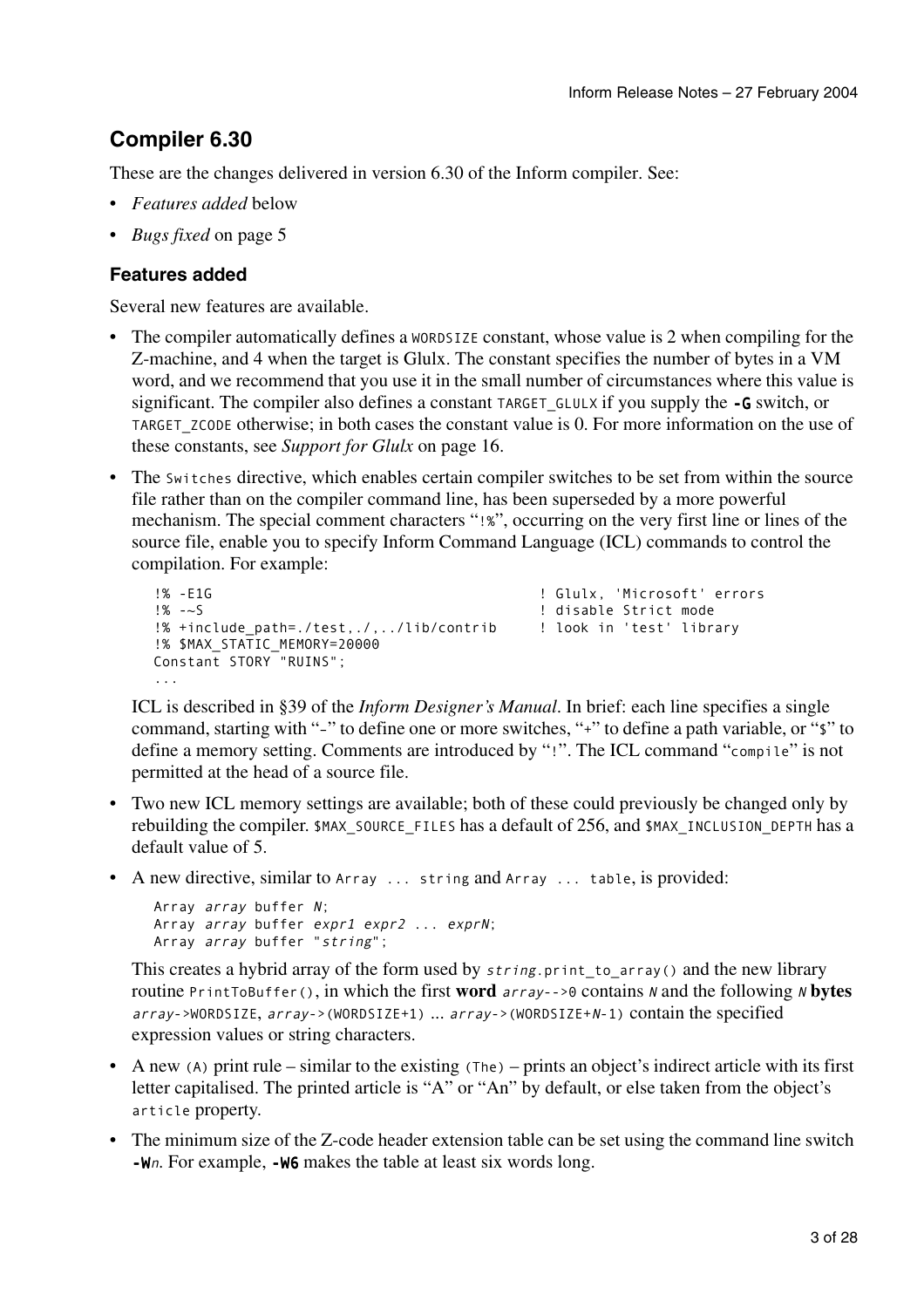• Source code in character sets other than ISO 8859-1 to 8859-9 is now supported, provided that the character set can be mapped onto one of the ISO 8859 sets.

A mapping file is used to define how the source code is to be processed. This file consists of a directive indicating the ISO 8859 set to be mapped to, followed by 256 numbers giving the mapping. As an example, under Microsoft Windows, Russian text is encoded with the character set defined as Microsoft code page 1251. The following text defines a mapping to the ISO 8859-5 set:

```
! Windows Cyrillic (code page 1251) to ISO 8859-5
C5
   0, 63, 63, 63, 63, 63, 63, 63, 63, 32, 10, 63, 10, 10, 63, 63 
 63, 63, 63, 63, 63, 63, 63, 63, 63, 63, 63, 63, 63, 63, 63, 63 
 32, 33, 34, 35, 36, 37, 38, 39, 40, 41, 42, 43, 44, 45, 46, 47 
 48, 49, 50, 51, 52, 53, 54, 55, 56, 57, 58, 59, 60, 61, 62, 63 
 64, 65, 66, 67, 68, 69, 70, 71, 72, 73, 74, 75, 76, 77, 78, 79 
 80, 81, 82, 83, 84, 85, 86, 87, 88, 89, 90, 91, 92, 93, 94, 95 
 96, 97, 98, 99,100,101,102,103,104,105,106,107,108,109,110,111 
112,113,114,115,116,117,118,119,120,121,122,123,124,125,126, 63 
162,163, 44,243, 34, 46, 63, 63, 63, 63,169, 60,170,172,171,175 
242, 39, 39, 34, 34, 46, 45, 45,152, 84,249, 62,250,252,251,255 
 32,174,254,168, 36, 63,124,253,161, 67,164, 60, 63, 45, 82,167 
 63, 63,166,246, 63, 63, 63, 46,241,240,244, 62,248,165,245,247 
176,177,178,179,180,181,182,183,184,185,186,187,188,189,190,191 
192,193,194,195,196,197,198,199,200,201,202,203,204,205,206,207 
208,209,210,211,212,213,214,215,216,217,218,219,220,221,222,223 
224,225,226,227,228,229,230,231,232,233,234,235,236,237,238,239
```
Lines starting with "!" are treated as comments. The next line, beginning with "C", defines the ISO set to map to in the same way as the -Cn command line switch.

To use the mapping, Inform treats each character in the source file as a number between 0 and 255, and uses that number as an index into the mapping table. For example, suppose that the character read in from a Russian Windows text file is the Cyrillic small letter "ya".This character is represented in the Russian Windows character set by the number 255. Inform takes that entry in the mapping, which is 239. Therefore the character is regarded as being 239 in ISO 8859-5.

The name of the mapping file is specified by a new compiler path variable +charset map. If the above mapping is held in a text file win1251.map, a Russian game could be compiled with a command line of the form:

inform +charset map=win1251.map +language name=Russian mygame.inf

• The @check\_unicode and @print\_unicode opcodes, introduced in the Z*-Machine Standards Document* version 1.0, can now be called by name rather than by using the clumsier generic syntax @"EXT:11S" and @"EXT:12S". For example:

```
 @print_unicode $0401;
```
• Strict mode (which compiles run-time integrity checks into your game) has been decoupled from Debug mode (which defines debugging verbs like TRACE and SHOWOBJ). This means that it's no longer necessary to turn off Strict checking (in order to disable the Debug verbs) before releasing a game, though of course you can do so if you wish to save space and increase performance. By default, Strict mode is **enabled** (turn it off with -~S) and Debug mode is **disabled** (turn it on with -D).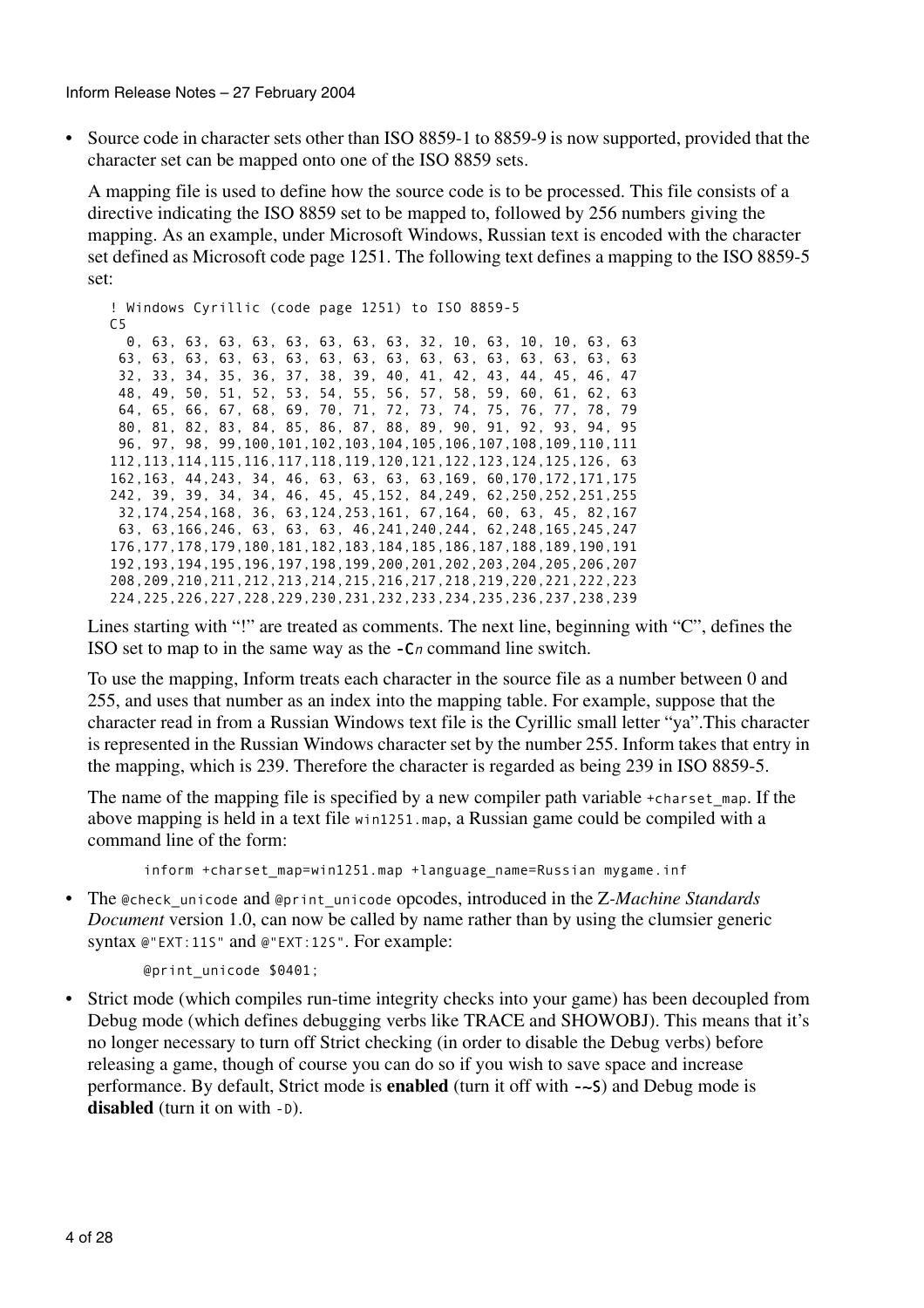- The compiler now issues a warning if you use *array->n* on an array of words, or *array-->n* on an array of bytes. Use the new Array ... buffer directive to create a hybrid array which can be accessed without these warnings.
- The compiler also issues a warning if you refer to an unqualified property name within a routine, for example by typing (number==0) when you intended (self.number==0).
- Another new warning appears if you include something other than a dictionary word in an object's name property. This is most commonly triggered if you try to add a single-letter word by typing name 'g' 'string' when you intended name 'g//' 'string'.

#### **Bugs fixed**

Items of the form [C62127] quote the bug's reference number in the 'Compiler' section of the Inform Patch List.

- A problem with multiple assignment involving pointer arithmetic in Strict mode giving the wrong answer has been fixed. [C62127]
- After using Extend only to separate off an element of an existing Verb definition, new synonyms for the separated verb now work correctly; previously they were applied to the residue of the original definition. [C62126]
- Strict mode now tests for the use of @put\_prop or @get\_prop opcodes when a common property is longer than two bytes – the *Z-Machine Standards Document* says that this is illegal, and that the result is unspecified. The error message is of the form "[\*\* Programming error: obj (object number N) has a property *prop*, but it is longer than 2 bytes so you cannot use "." to read \*\*]". This means that you have used the obj.prop construct in the situation where prop is a **common** property containing two or more values; typically prop is being explicitly used as an array, or it's an additive property and both *obj* and its parent class have defined values for it. The problem does not occur if prop is an **individual** property. [C62125]
- Handling of European quotes is (finally) correct: the "«" symbol is produced by any of  $\mathbb{Q} \leq \sqrt{\mathbb{Q}}$  ( $\mathbb{Q} \leq 163$ ) and @{00AB}, while any of @>>, @@162 and @{00BB} produce the matching "»". Note, however, that this problem originated in an error in the previous version of the *Z-Machine Standards Document*, and therefore older interpreters written to that specification, or more recent ones adjusted to work with the incorrect fix introduced at Inform 6.12, may still not give the correct results. [C62124]
- The "no such constant" compilation error message now quotes the number of the appropriate source line. [C62123]
- The metaclass() and ZRoutine() routines no longer report large unsigned values above the game's Static memory area – as of type String. More usefully, the constant NULL (-1) is not reported as a String. [C62122]
- Complex expressions combining a routine call and the ofclass and or operators no longer generate incorrect code. [C62121]
- Negative constants in assembly operations for example, @set\_colour 4  $(-1)$ ; no longer cause the compiler to report an unexpected expression. [C62119]
- Various problems with handling ISO 8859 characters in the range 128-255, and also in the use of @@ escape sequences, have been resolved. [C62117, C62115, C6211, C62003]
- An Abbreviate directive containing a substring of "<unknown attribute>" may crash the compiler; hopefully, no more. [C62116]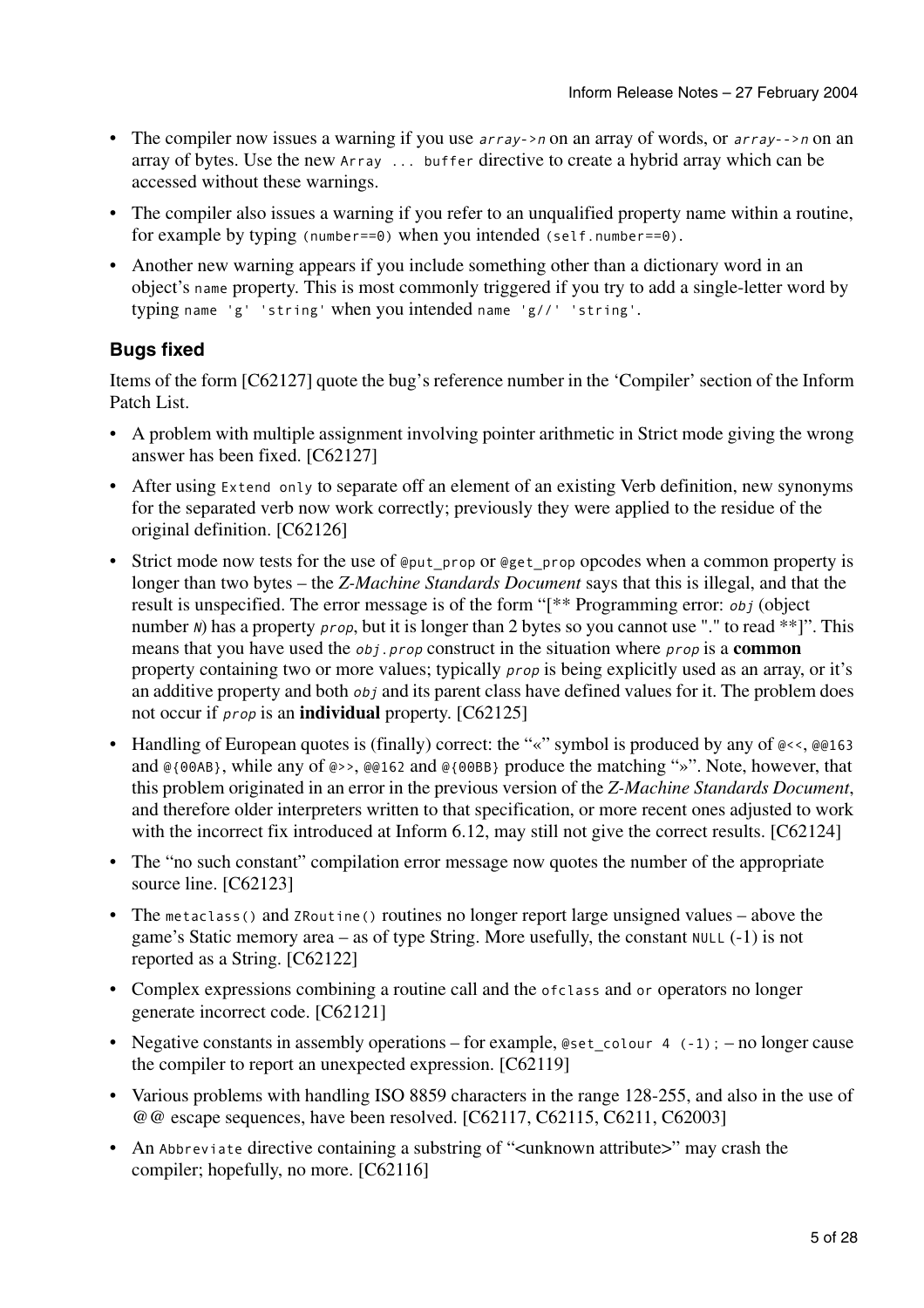Inform Release Notes – 27 February 2004

- The 320Kb size limit placed by Inform on v6 and v7 games has been raised to 512Kb. [C62114]
- Following a zcharacter directive replacing the entire alphabet table, dictionary entries are no longer corrupted. [C62113]
- The compiler now generates conditional branches spanning up to 63 bytes, lifting the previous unnecessary limit of a 31-byte span and leading to slightly shorter code. [C62112]
- Putting an object in itself doesn't now loop indefinitely. [C62110]
- Various problems with the @store, @inc\_chk, @dec\_chk, @not and @je opcodes have been resolved. [C62109, C62108, C62105]
- Problems with nested conditional compilation directives #Ifndef...#Ifnot...#Endif have been resolved. [C62107]
- A long dictionary word such as 'elephants//p' now correctly sets the plural bit.  $[C62103]$
- Problems with constant folding that is, having the expression evaluated at compile-time partly addressed in the previous bi-platform compiler, have been fixed. [C62102]
- When compiling for Glulx, the compiler uses the @callf, @callfi, @callfii or @callfiii opcodes where applicable for generated calls instead of always pushing arguments onto the stack and using @call.
- The presence of a switches G; directive no longer causes the compiler to crash.
- An unexpected limit of 1024 labels per routine in the Z-machine assembly language generated by the compiler has been raised to 32768. The most likely way to encounter this limit is by creating a switch statement with an extremely large number of cases.
- A problem with the read statement generating the wrong opcode in a version 4 game has been corrected.
- A dynamic class declaration such as Class Pebble(NUM\_PEBBLES) ... ; no longer creates a mysteriously large number of instances if NUM\_PEBBLES isn't defined.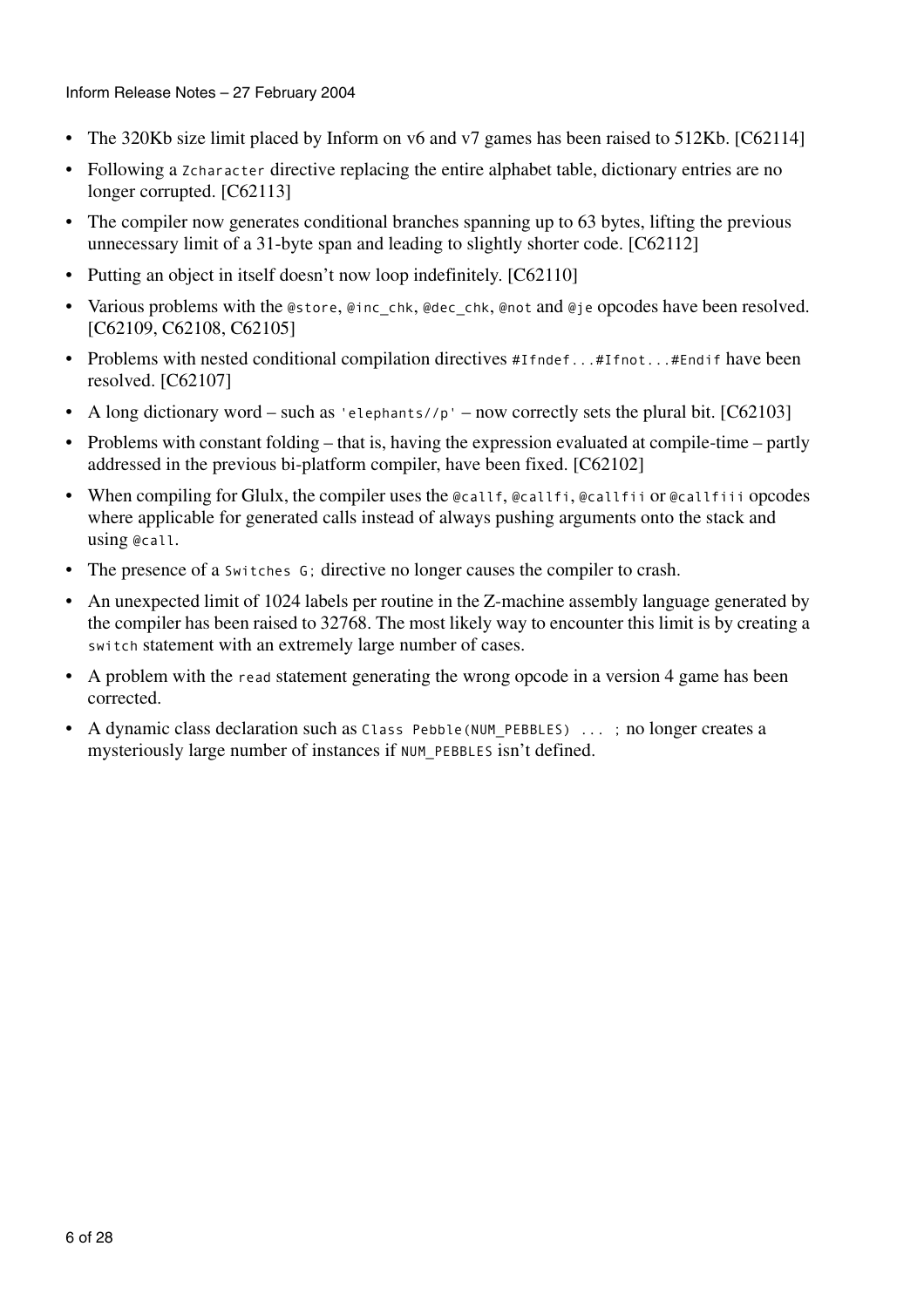## **Library 6/11**

These are the changes delivered in version 6/11 of the Inform library. See:

- *Features added* below
- *Library routines* on page 11
- *Bugs fixed* on page 14

#### **Features added**

Several new features are available.

- The library automatically defines four constants: LIBRARY\_PARSER at the end of Parser.h, LIBRARY\_VERBLIB at the end of VerbLib.h, LIBRARY\_GRAMMAR at the end of Grammar.h, and LIBRARY\_ENGLISH at the end of English.h. Contributed library extensions can use these constants to check that they have been Included in the correct location. A fifth constant LIBRARY VERSION, currently defined as the number 611, can be checked by extensions which require this particular version of the library.
- The word "wall" has been removed from the CompassDirection objects defined in English.h, whose names are now simply "north", "south", etc.
- The verbs LOOK [TO THE] NORTH, LOOK DOWN, LOOK OUT[SIDE] etc but not LOOK IN[SIDE], which is already available – have been added. By default, the response is of the form "You see nothing unexpected ...", but you can change this for individual directions in individual rooms by providing a compass look property:

```
Room study "Your study" 
 with description "There is a doorway to the east of this austere room.", 
         compass_look [ obj; 
             if (obj == e_obj) "You see a doorway."; 
             if (obj == n_obj or s_obj or w_obj) "You see the wall."; 
         ], 
         e_to hallway;
```
This enhancement uses the mechanism described at:

```
http://www.firthworks.com/roger/informfaq/ww.html#1 
http://www.onyxring.com/InformGuide.aspx?article=23
```
(except that the compass\_look property was previously named compasslook), and means that you no longer need to make the library changes described there.

• The verbs ASK npc TO command and TELL npc TO command – both synomymous with npc, command – are provided. The new grammar is:

```
Verb 'ask' 
    ...
     * creature 'to' topic -> AskTo 
    ...
```
in which the creature token matches the  $npc$  and the topic token represents the *command*. AskTo isn't an action in the usual sense: it's trapped by the parser and converted to the original npc,command format. The npc can intercept the command by providing an orders property in the usual way – see §18 of the *Inform Designer's Manual*.

This enhancement means that you may no longer require Irene Callaci's AskTellOrder.h library extension.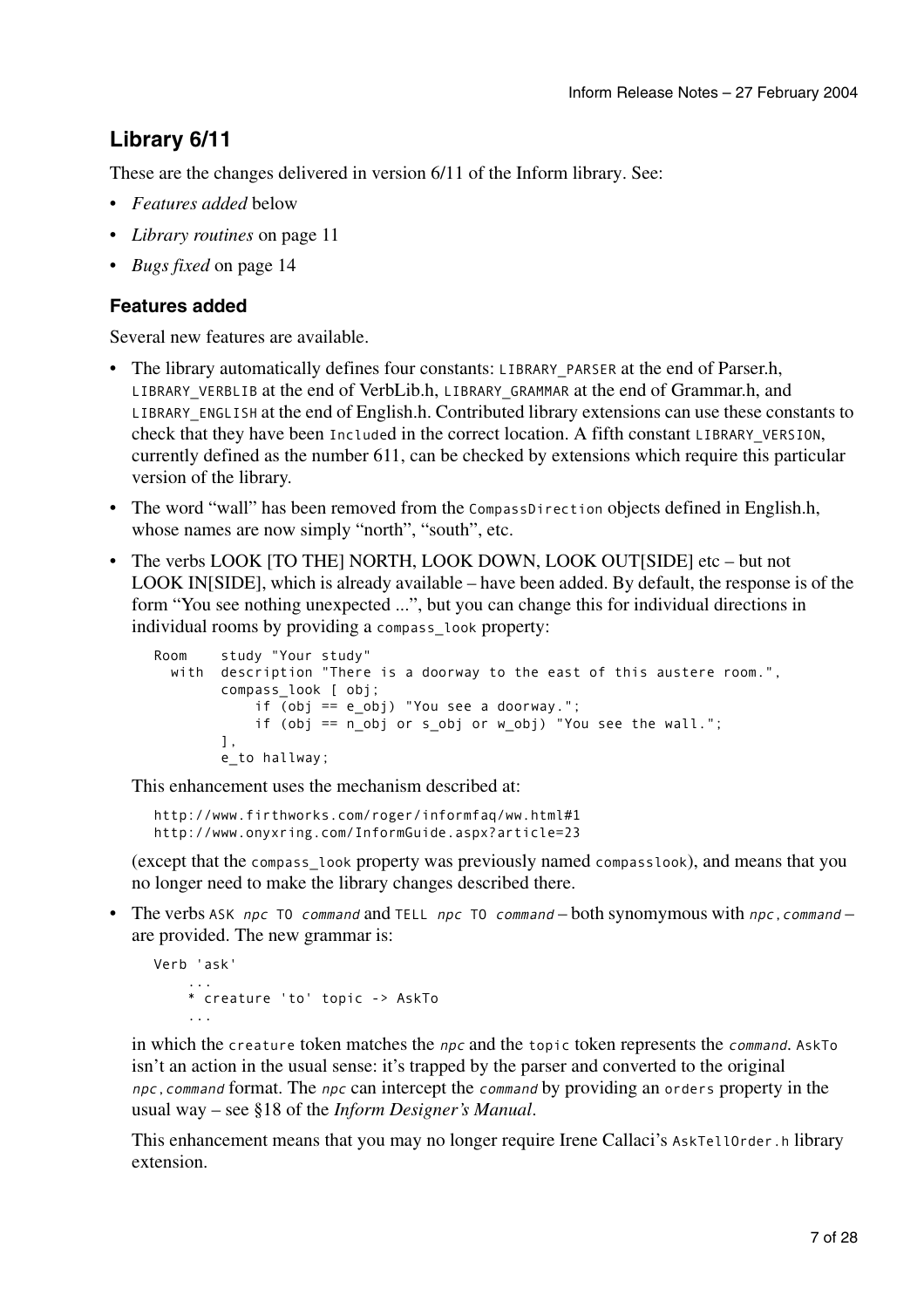Inform Release Notes – 27 February 2004

- The verbs RECORDING [ON|OFF] and REPLAY are now always available, irrespective of the DEBUG state. This may cause compilation errors if you have already defined these verbs yourself.
- The verbs PRY, PRISE, PRIZE and LEVER have been added. This may cause compilation errors if you have already defined these verbs yourself.
- The parser treats input lines beginning with "\*" as a comment, without attempting any further parsing. The character used to introduce comments can be changed by defining COMMENT\_CHARACTER before you Include Parser. For example:

```
Constant COMMENT_CHARACTER '!';
```
Since comments are used primarily when capturing a transcript – either of a complete game (SCRIPT ON) or of input commands only (RECORDING ON) – the parser responds "[Comment recorded]" or "[Comment NOT recorded]" as appropriate.

• The selfobj object now includes an empty add to scope property, which you can over-ride with your own routine, typically to equip the player with body parts. For a single object:

```
selfobj.add to scope = nose;
```
or for multiple objects:

```
[ IncludeBodyParts; PlaceInScope(nose); PlaceInScope(hands); ];
```
selfobj.add\_to\_scope = IncludeBodyParts;

• The task-based scoring system (§22 of the *Inform Designer's Manual*) uses a byte array, which precludes the awarding of large or negative scores. To get round this, you can Replace the TaskScore() library routine as follows, and then define task\_scores as a **word** array:

```
Replace TaskScore;
Array task_scores --> 100 200 300 400 (-50) 600;
[ TaskScore i; return task scores-->i; ];
```
• The scoring system is completely disabled if you define a constant NO SCORE near the start of your game.

Constant NO SCORE;

• A new before implicit property is available; at the moment this is used only by the parser, when it is about to perform an implicit TAKE (for example, EAT APPLE when you're not holding the apple). You can give this property to an object if you wish to control the parser's behaviour. The property's value should be a constant or a routine which returns: 0 to report "(first taking the...)" and then attempt to do so (this is what currently happens); 1 to attempt the TAKE without first issuing the message, 2 to proceed with the requested action without attempting the TAKE, or 3 to object that "You aren't holding that!". The object can test action\_to\_be to determine which action has triggered the TAKE:

```
before implicit [;
  Take: if (action_to_be == \#Eat) return 2;
],
```
• A new system variable sys\_statusline\_flag is set to 1 initially if you have used the statusline time; directive in your program to show a clock, and to 0 otherwise. It can be changed by the program.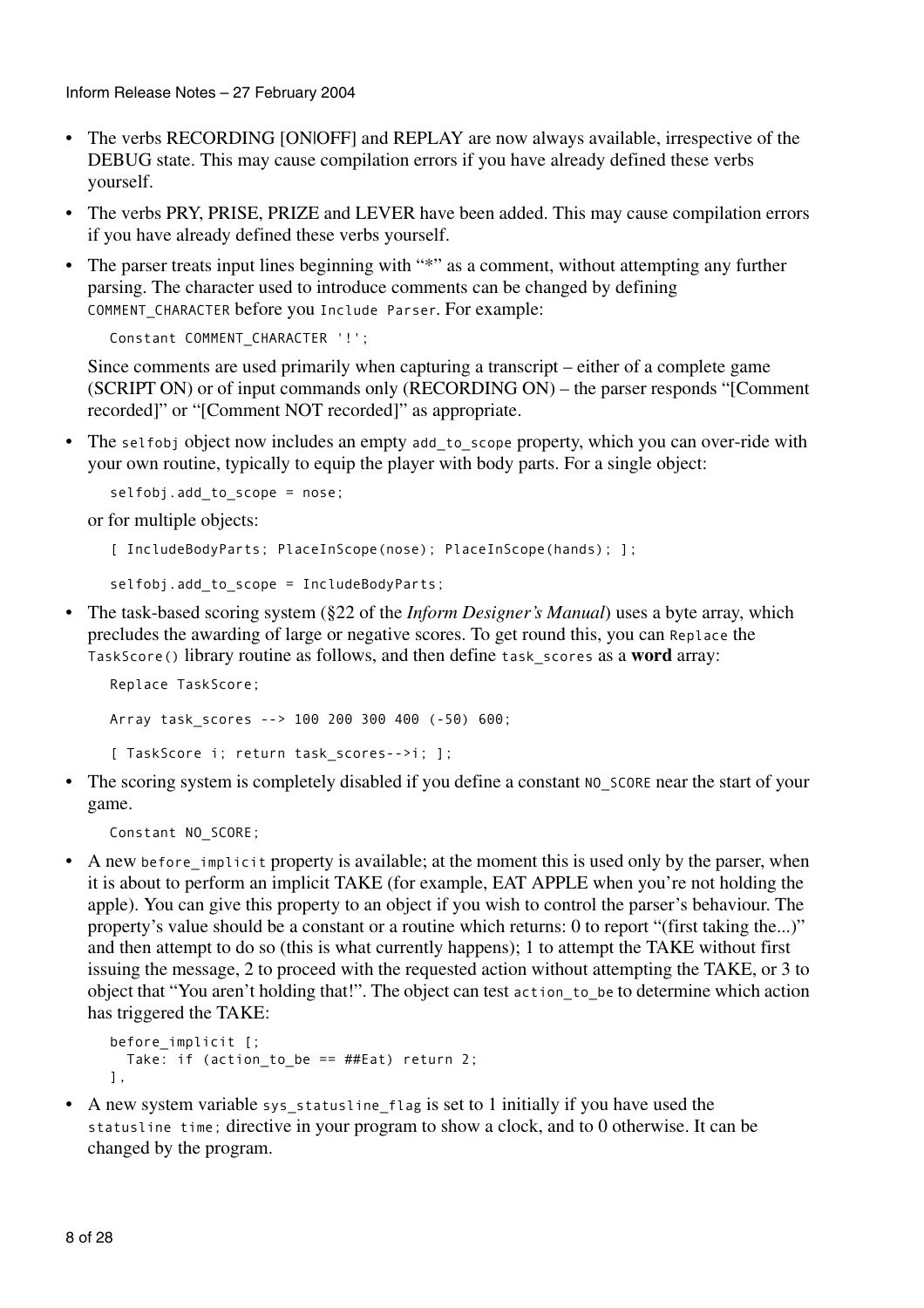• An object's invent property – if it has one – is now invoked both when displaying the player's inventory **and** when including the object in a room description. invent is invoked in the usual way (with inventory stage first set to 1, and then set to 2) both when mentioning the object in a room description, and when listing it in the player's inventory. By default you'll get the same output each time. If you need to distinguish between the two occasions, you can test (c\_style&PARTINV\_BIT) – true during a room description – or (c\_style&FULLINV\_BIT) – true during an inventory. Here's an example:

```
Object -> "sack"
 with name 'sack', 
        invent [; 
            ! When listing objects in the player's inventory 
            if (c_style&FULLINV_BIT) rfalse; 
             ! When listing objects at the end of a room description 
            if (inventory stage == 1) switch (children(self)) {
                0: print "an empty sack"; 
                1: print "a sack containing ", (a) child(self); 
                default: print "an assortment of objects in a sack"; 
                 } 
            rtrue; 
            \overline{1},
 has container open;
```
This enhancement uses the mechanism described at:

```
http://www.firthworks.com/roger/informfaq/ww.html#4
```
and means that you no longer need to Include WriteList.

• The turns counter is now initialised to 0, not 1. You can change this if you define a constant START MOVE near the start of your game.

Constant START\_MOVE 1;

• A new LibraryExtensions object is defined, whose function is to act as a parent to initialisation objects created by library extensions. These objects may provide ext\_initialise and/or ext\_messages property routines, whose role is to help integrate the extension into a game. This is best explained by example.

Consider the SmartCantGo.h extension, which replaces "You can't go that way" messages by the more informative "You can go only north, south and east", and can be integrated into a game by adding a ChangeDefault(cant go, SmartCantGo) statement to your Initialise() routine. Instead of requiring the author to make this addition, the extension could now cause it to happen automatically by defining an initialisation object as a child of LibraryExtensions, like this:

```
Object "(SmartCantGo)" LibraryExtensions 
 with ext initialise [; ChangeDefault(cant go, SmartCantGo); ];
```
Just before calling the game's Initialise() routine, the library loops through the children – if any – of LibraryExtensions, and executes those ext\_initialise properties that it finds there. The property routines can perform any appropriate setup processing that would otherwise have to be inserted into the Initialise() routine itself; for example, starting a daemon running.

A similar process takes place when displaying library messages. The library first checks whether the author has provided a LibraryMessages object to intercept the message which it is about to display. If not, it now loops through the children of LibraryExtensions, and executes ext\_messages properties that it finds there. If none of those routines returns true to signal that the message has been dealt with, the standard library text is then printed in the usual way. For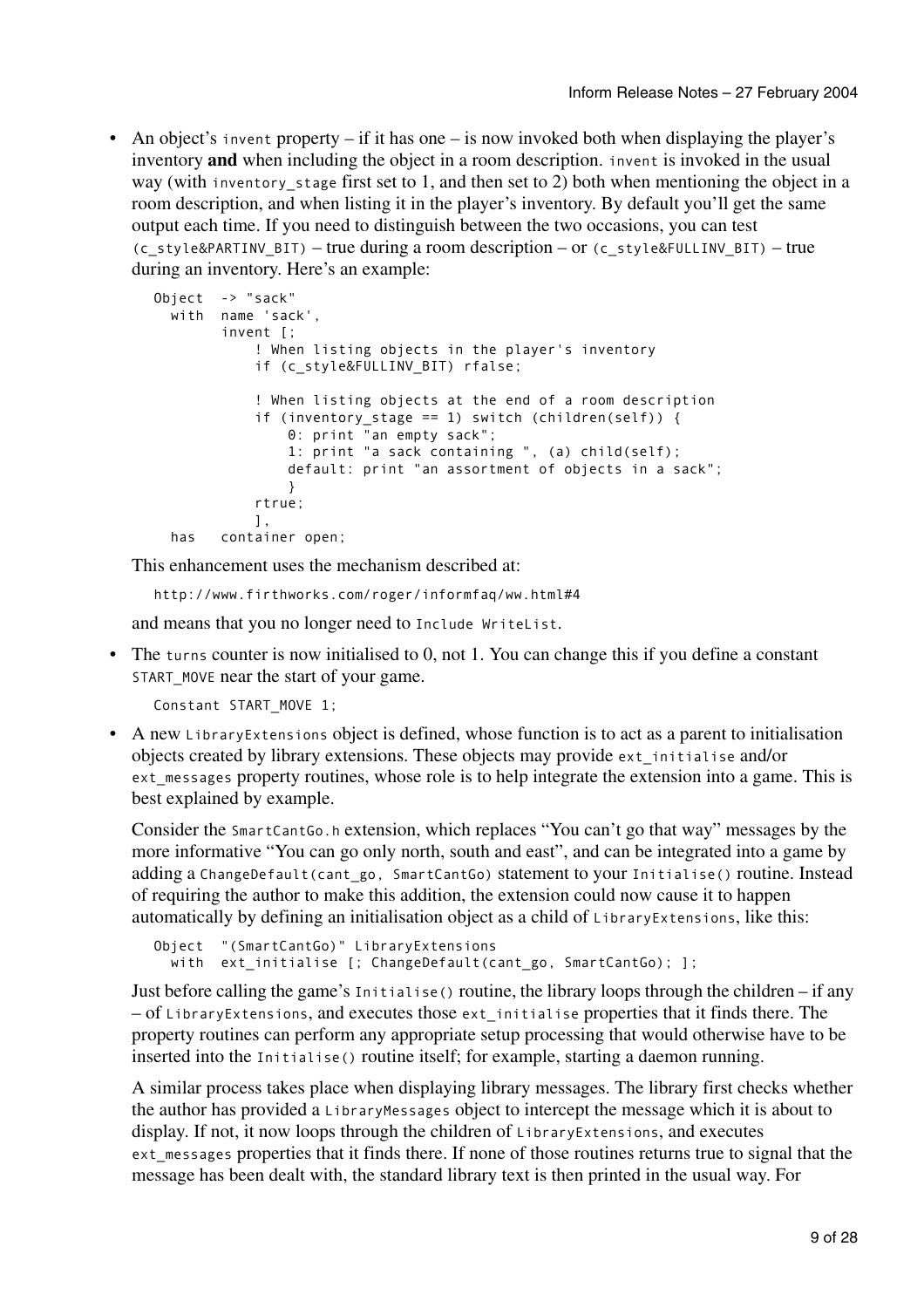example, here's how an extension might automatically intercept Inventory messages (unless the game has already handled them via LibraryMessages):

```
Object "(someInventoryExtension)" LibraryExtensions 
  with ext_messages [;
            Inv: switch(lm_n) {
               1: "You are empty-handed.";
               2: "Your possessions include";
            } 
         ];
```
Note that this is an experimental feature, and may be modified or extended in the light of experience.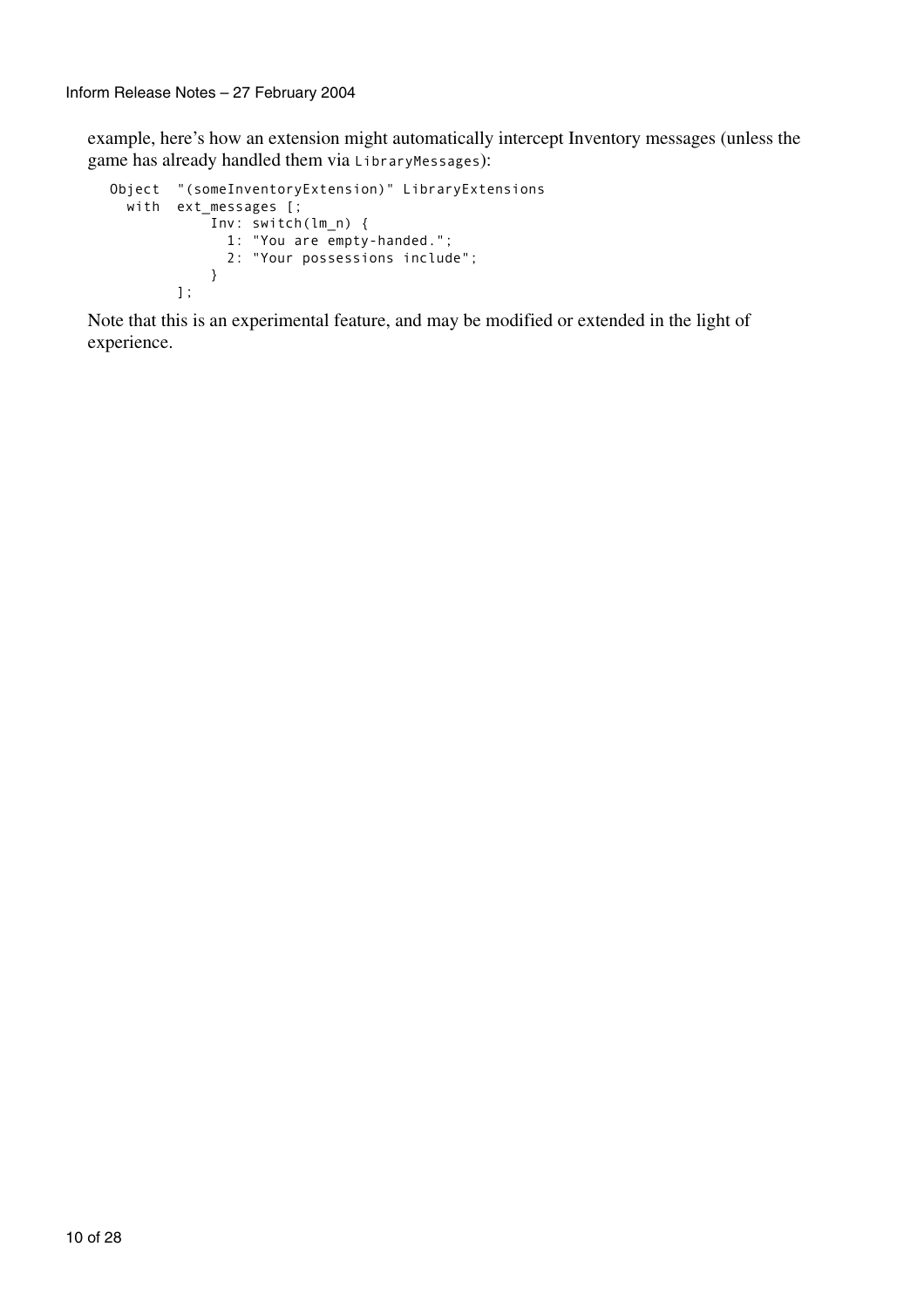#### **Library routines**

Several new library routines are provided to harmonise commonly-encountered differences between the Z-machine and Glulx VMs (see also *Library routines available only in Glulx* on page 22).

```
KeyCharPrimitive()
```
waits for a single key, and returns the character from 1-255 (or, for Glulx, one of the Glk special key codes.). For Glulx only, an extended form is available – see *Library routines available only in Glulx* on page 22.

```
KeyDelay(time)
```
waits *time* tenths of a second for a single key. If no key is pressed within that period it returns zero; otherwise it returns the character from 1-255.

```
ClearScreen()
ClearScreen(selector)
```
ClearScreen() clears both the status line and the main window. The cursor moves to the top of the screen. The routine should be followed by a call to MoveCursor() or MainWindow(). Alternatively, using ClearScreen(selector): if selector is 0, both are cleared; if selector is 1 only the statusline is cleared; if selector is 2 only the main window is cleared.

```
MoveCursor()
MoveCursor(line, column)
```
MoveCursor() selects the status line for output. MoveCursor(line, column) selects the status line for output and moves the cursor to the given line and column within the status area, where line 1 is the top line and column 1 is the far left. (This is necessary because the Glk convention is to number both lines and columns from 0 rather than 1.)

```
MainWindow()
```
selects the main (buffered) text window for output.

```
StatusLineHeight(lines)
```
sets the height of the statusline in lines. The standard DrawStatusLine() calls this every turn, which isn't a bad thing, since StatusLineHeight() is smart. If you replace DrawStatusLine(), maintain this convention. (The library menu routines fiddle with the status line, and it's up to DrawStatusLine() to reset it after the menus are over.)

A new library variable gg\_statuswin\_cursize holds the current setting (in both VMs).

```
ScreenWidth()
```
returns the number of characters that can be printed in a monospaced font between the left and right borders of the currently selected window. For Glulx only, the extended form ScreenWidth(win) works on a specified window id; note that the results are unreliable if the normal style for that window uses a proportional font.

```
ScreenHeight()
```
returns the height in lines of the main window.

```
SetColour(fg, bg)
SetColour(fg, bg, selector)
```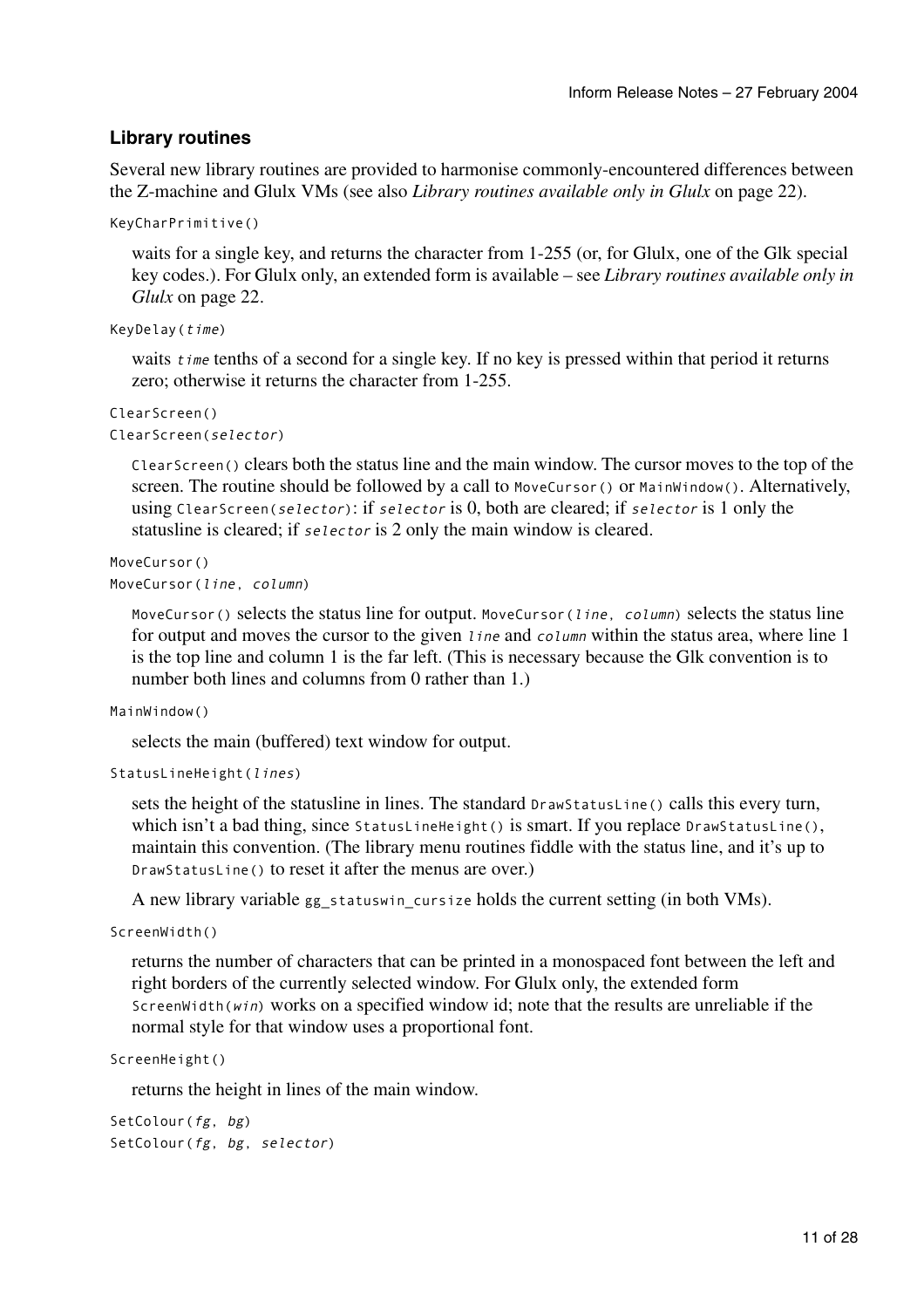SetColour ( $fg$ ,  $bg$ ) sets the current foreground and background text colours, using the same codes as the @set\_colour opcode in the Z-machine (1=default, 2=black, 3=red, 4=green etc.). Using SetColour( $fg$ , bg, selector), colours can be set separately in each window: if selector is 0, both are set (the top window will have inverted colours for the Z-machine); if selector is 1 only the statusline is affected; if selector is 2 only the main window is affected.

All colour functions are effective only if the library variable clear on is set to non-zero.

The advantage over @set\_colour is that when the player restores a saved game or types UNDO, the colours will be correct for that state of the game.

For Glulx, the routine produces an appropriate effect if style hints are enabled by the interpreter; it also clears the screen. For the Z-machine, a separate call to ClearScreen() is required.

These associated constants are now provided for use with SetColour(); the final three are useful also with ClearScreen():

```
Constant CLR_DEFAULT 1; 
Constant CLR_BLACK 2; 
Constant CLR_RED 3; 
Constant CLR_GREEN 4; 
Constant CLR_YELLOW 5; 
Constant CLR_BLUE 6; 
Constant CLR_MAGENTA 7; 
Constant CLR_CYAN 8; 
Constant CLR_WHITE 9; 
Constant CLR_PURPLE 7; 
Constant CLR_AZURE 8; 
Constant WIN ALL 0;
Constant WIN_STATUS 1; 
Constant WIN_MAIN 2;
```
DecimalNumber(num)

prints num as a decimal number (it is in fact identical to print num;). It may be useful in conjunction with...

```
PrintToBuffer(array, arraylen, string)
PrintToBuffer(array, arraylen, obj)
PrintToBuffer(array, arraylen, obj, prop) 
PrintToBuffer(array, arraylen, routine, arg1, arg2)
```
prints its arguments – a string, an object's name, the value of an object's property, or a routine with up to two arguments – to the buffer *array*. The number of characters written to the buffer is a word at array-->0 (and is the value returned by the routine); the actual characters start at array->WORDSIZE. The maximum number of characters is specified in arraylen; for the Z-machine, an overrun caused by printing more than this value will produce an error message that you have corrupted the contents of memory beyond the array (for Glulx, the output is automatically truncated at the specified arraylen).

For Glulx, see also PrintAnyToArray() in *Library routines available only in Glulx* on page 22, which has slightly extended capabilities, and which returns the number of characters written rather than writing them at array-->0.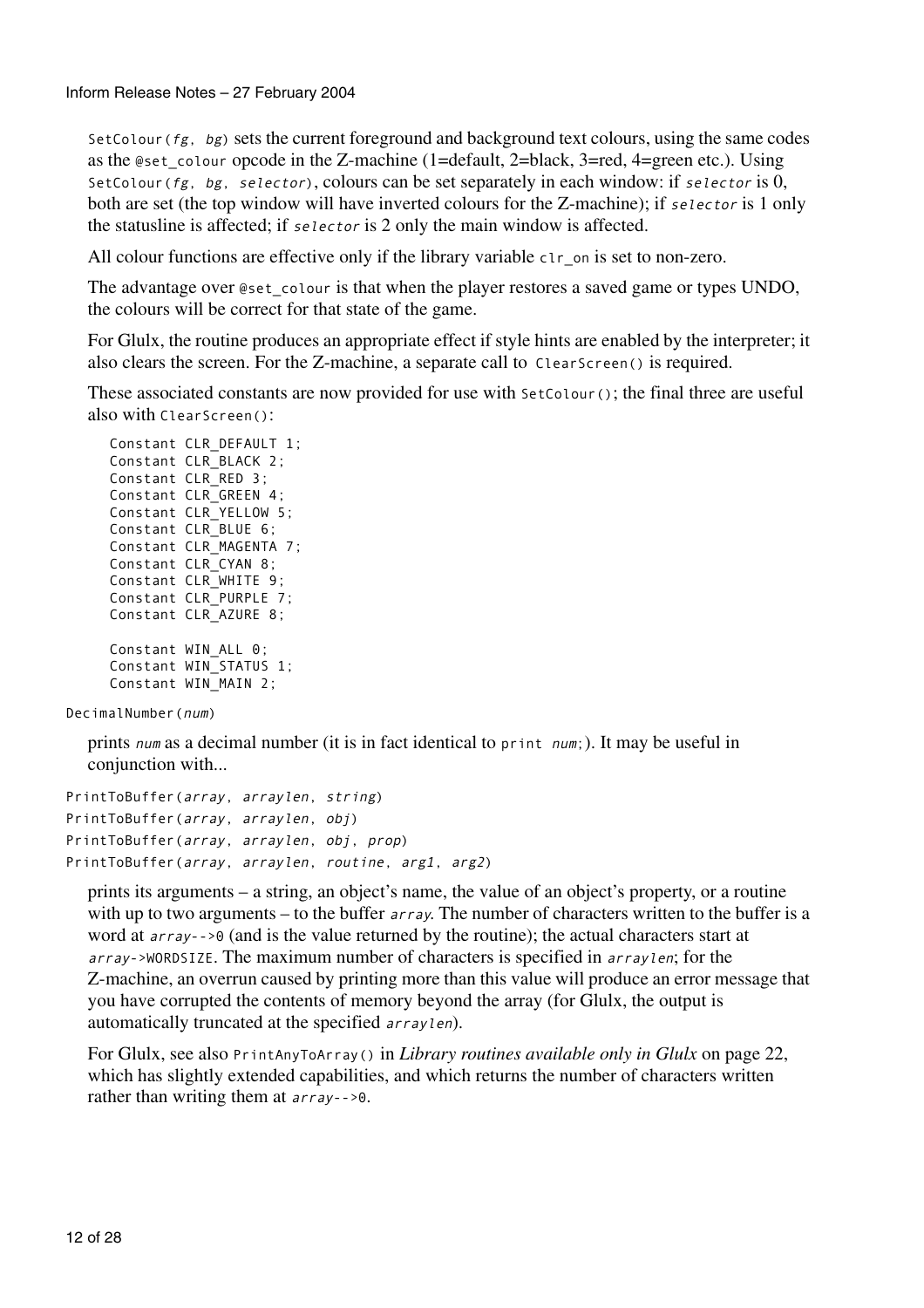```
Length(string)
Length(obj, prop)
```
returns the number of characters in the string. Note that this prints to one of the parser arrays, and therefore it is your responsibility to ensure that the length **cannot be greater that 160 characters**.

```
UpperCase(char)
LowerCase(char)
```
return char in upper or lower case (if it was alphabetic), or unchanged (otherwise). Changes affecting A-Z and a-z are always reliable; changes to accented characters will not work if you have supplied a compiler switch -C2 through -C9, or used a Zcharacter directive to adjust the standard ZSCII character set.

```
PrintCapitalised(obj, prop, flag, nocaps)
```
is based upon PrintOrRun(obj, prop, flag). PrintOrRun() tests obj.prop, and either runs it (if a Routine), or prints it (if a String). In the latter case, a newline is then output unless flag is true. PrintCapitalised() does all that; the difference is that the first letter of any output is in upper case unless nocaps is true.

```
Cap(string, nocaps)
```
prints the *string* with the first letter in upper case, unless nocaps is true. Can also be used as a print rule:

```
print ..., (Cap) myString, ...;
```
Centre(string) Centre(obj, prop)

> prints a single-line *string* approximately centrally between the left and right borders of the screen by preceding it with an appropriate number of spaces. The routine works only for monospaced fonts (that is, after font off;), and is only likely to work well in the main Glulx window if the normal style for TextBuffer uses a non-proportional font. It is however useful for centring information in the status line. Can also be used as a print rule:

```
print ..., (Centre) myString, ...;
```
PrintOrRunVal(value, flag)

if value refers to to an object, prints that object's name; if value refers to a routine, runs that routine; if value refers to a string, prints that string (with a terminating newline unless  $flag$  is true).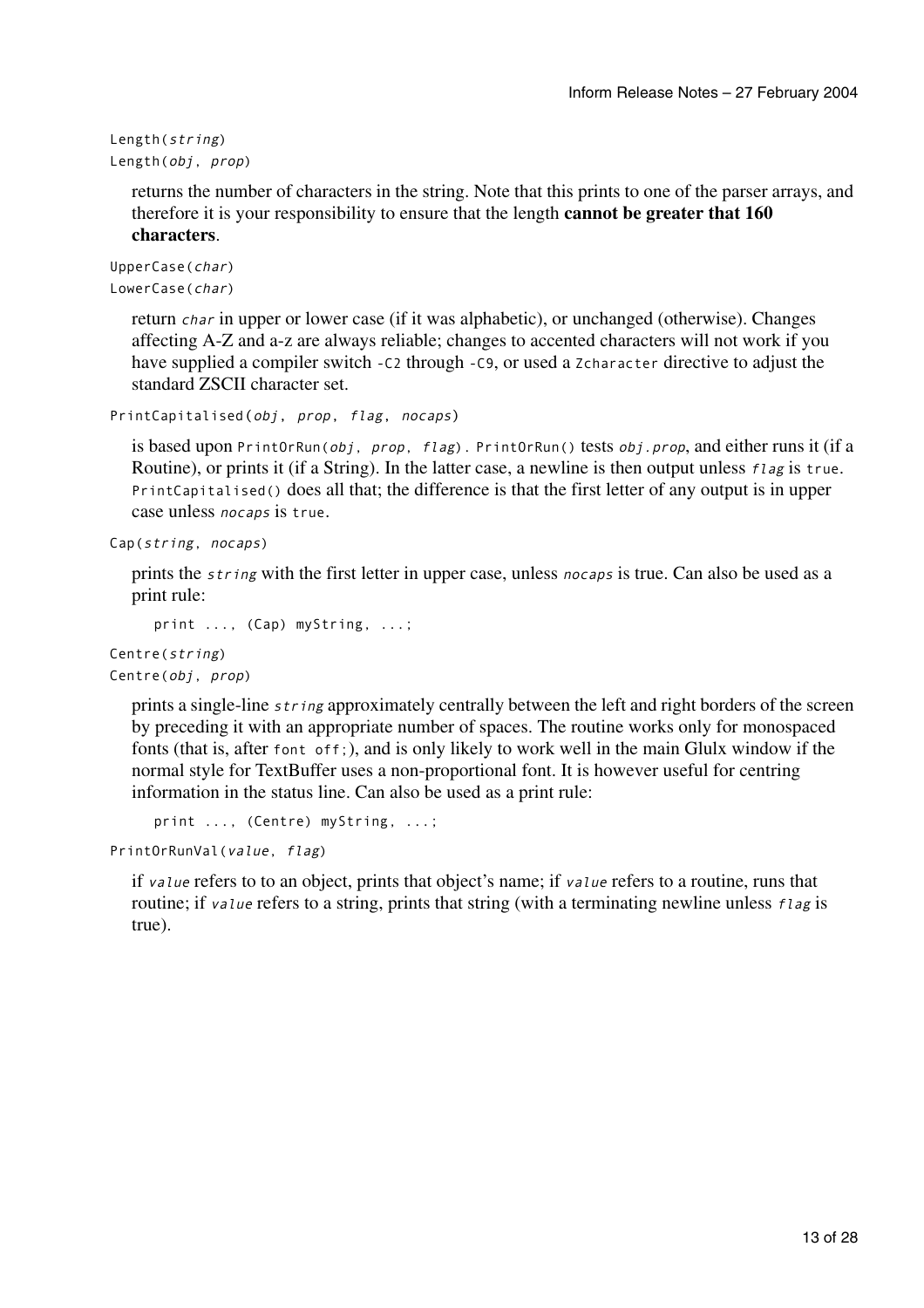#### **Bugs fixed**

Items of the form [L61036] quote the bug's reference number in the 'Library' section of the Inform Patch List.

- A command like EMPTY ME no longer replies "yourself can't contain things". [L61036]
- The commands TAKE ALL FROM X and REMOVE ALL FROM X, where X is a closed or empty container, now produce sensible messages rather than "You can't see any such thing" and "You can't use multiple objects with that verb" respectively. [L61035]
- A problem with the misbehaviour of name properties on rooms, in conjunction with THE, has been corrected. [L61034]
- The command PUT X INTO X now correctly produces "You can't put something inside itself", rather than "You can't see any such thing". [L61033]
- Run-time errors resulting from IndirectlyContains() attempting to find the parent of a Class which supports dynamic creation of objects have been resolved. [L61032]
- Code in Parser parse() which deals with looking ahead to the indirect object in cases like PUT ALL INTO BAG (a MULTIEXCEPT token) and TAKE ALL FROM BAG (a MULTIINSIDE token) now correctly sets the advance warning global (to BAG). [L61031, L61023]
- The *Inform Designer's Manual* (p. 98) states that SHOWOBJ should accept an object number; now it does. [L61030]
- The Yes0rNo() routine now re-prompts correctly after garbage input. [L61029]
- The parse buffer is no longer declared and initialised incorrectly (albeit harmlessly). [L61028, L60708]
- The *Inform Designer's Manual* (p. 93) defines the calling order of routines and properties for the 'Before' stage as follows:
	- 1. GamePreRoutine()
	- 2. orders of the player
	- 3. react\_before of every object in scope
	- 4. before of the current room
	- 5. before of the first noun, if specified

In the library, however, steps 3 and 4 are executed in reverse order. They are now as documented. [L61027]

- A found in floating object which the player is able to take (probably due to a coding error) is no longer silently dropped when the player returns to one of the listed rooms. [L61026]
- A small problem with inherited describe properties has been corrected. [L61025]
- Standard screen-handling is now implemented in v6 games. [L61022]
- The handling of "You can't go that way" messages is made consistent. Also, the statement ChangeDefault(cant\_go,myRoutine); now works. [L61020]
- Attempting to place an object in/on an object where it is already now results in "It's already there", rather than "You need to be holding it before you can put it into something else". [L61019]
- A problem with misleading inventory listing has been clarified. [L61018]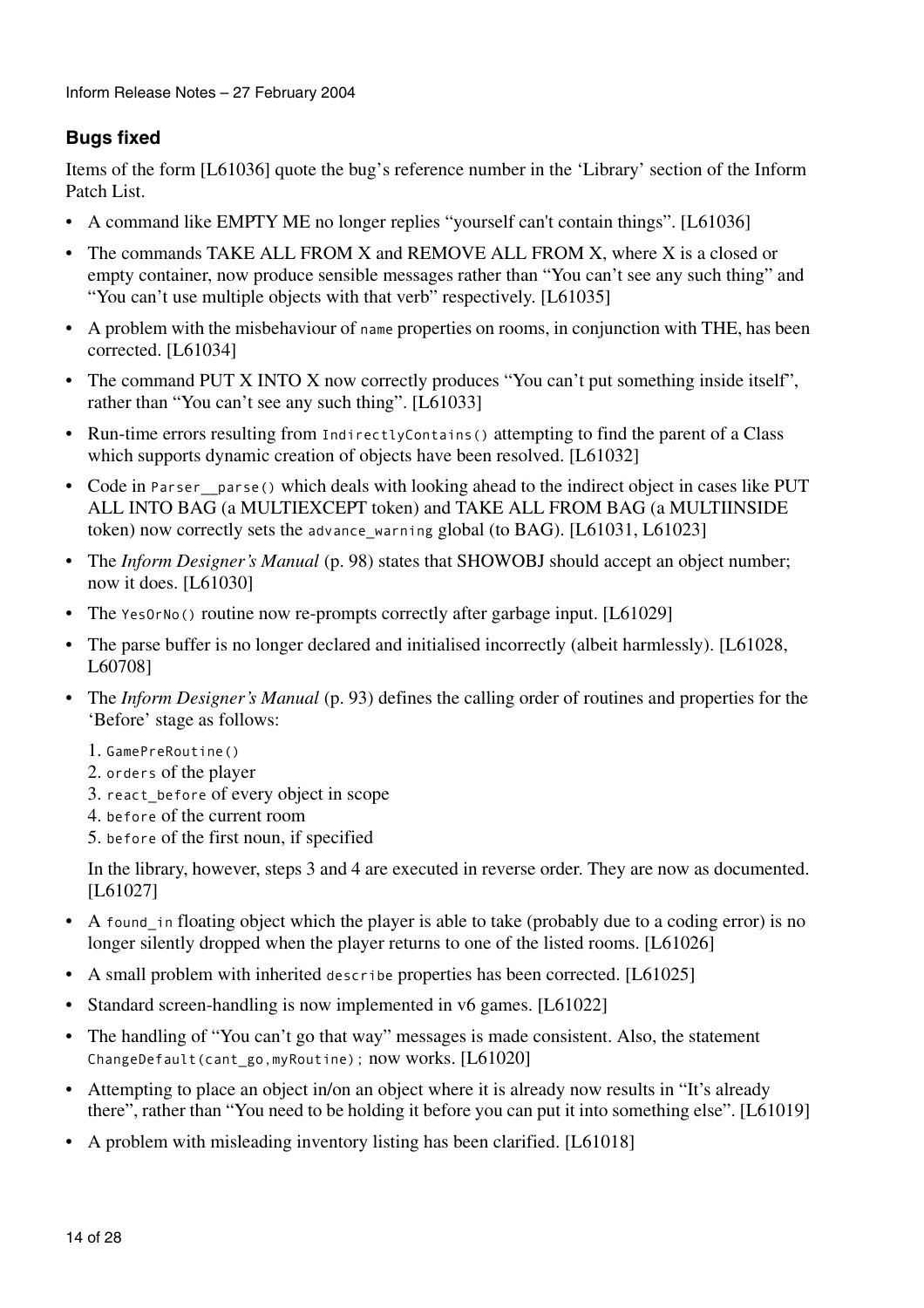- The command LEAVE X now correctly produces "But you aren't in/on the X", if appropriate. [L61017]
- The response to READ was inappropriate when an object is misspelled or out of scope. [L61016]
- A small bug in the choice of library messages for PUSH and TURN, which wasn't noticeable unless you overrode the messages to be different from PULL, has been corrected. [L61015]
- If you are in a dark room, you cannot examine what you are holding. Yet if you open a container you brought in from a lit room, the standard message "You open the box, revealing a..." was not being suppressed. [L61014]
- The ScoreMatchL() routine in Parserm.h incorrectly decided which objects meet descriptors. As a result, some objects that didn't meet descriptors were not properly removed from the match list when the library is deciding which objects best match a player's input. [L61013]
- The Infix problem parsing commands containing commas and periods has been, erm, fixed. [L61010]
- A problem when describing what's visible after opening a container has been corrected. [L61009]
- An inappropriate message after GO NORTH CIRCULAR has been corrected. [L61008]
- Modified foreground and background colours are now correct after RESTORE and UNDO. [L61007]
- The grammar property now works with a large game whose dictionary lies above \$8000. [L61006]
- A buffer conflict with disambiguation and UNDO has been resolved. [L61004]
- If a player is inside a closed, non-transparent container, the library prints an extra blank line between the header "The container" and the first inside description line it prints. No more. [L61002]
- The list writing routines do not handle plural containers correctly. If you have two empty boxes, it might list "two boxes (which is closed)". Not only should it say "are closed", but it will lump empty containers together even if some are open and others aren't. Now resolved. [L61001]
- A conflict between DrawStatusLine() and DisplayStatus() on how to determine whether to display turns or time is settled in favour of checking a header flag. [L60709]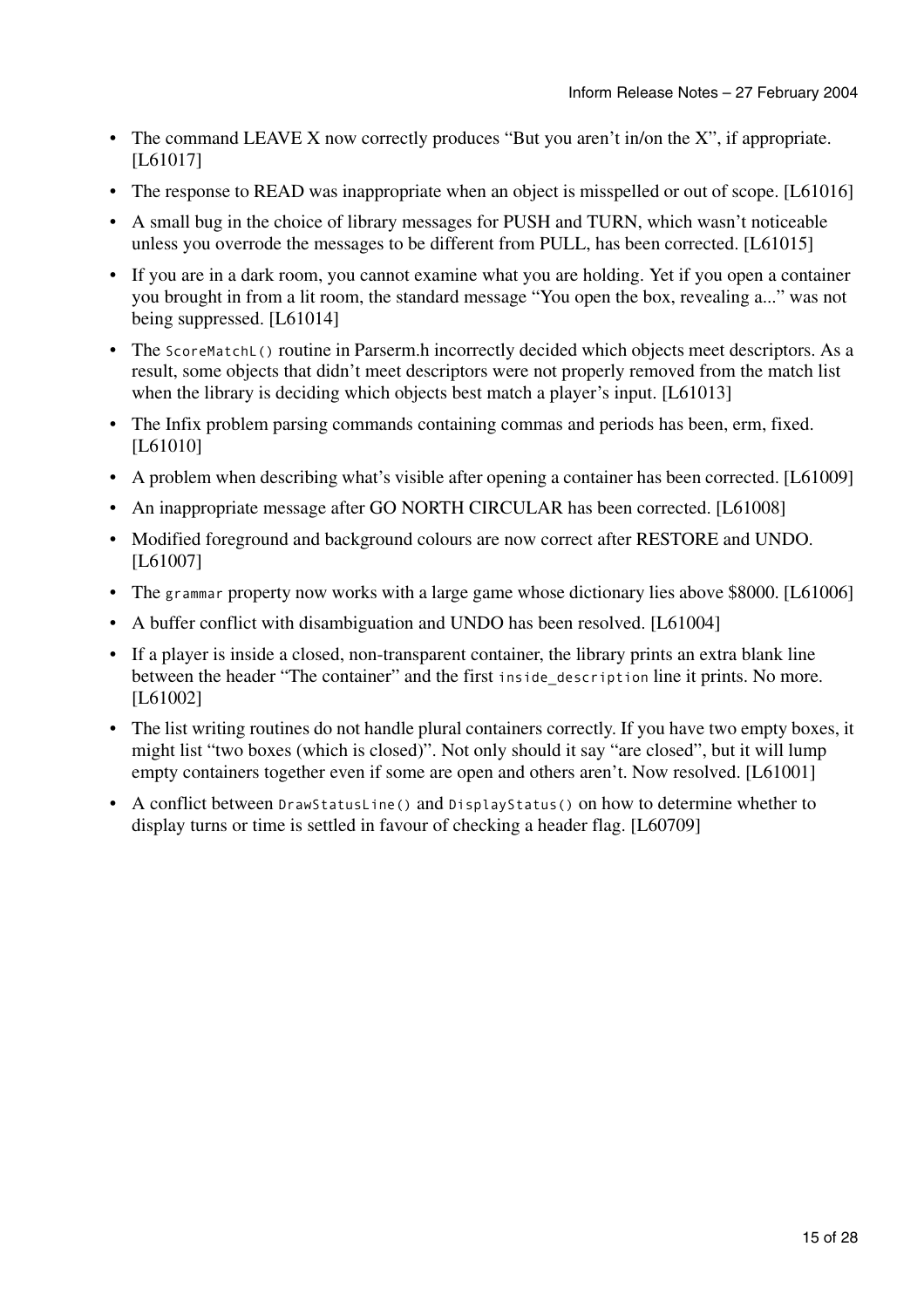```
Inform Release Notes – 27 February 2004
```
## **Support for Glulx**

One of the limitations of the Z-machine is the size of the largest game that it supports: 256Kb if you compile a version 5 game, or 512Kb if you compile for version 8. If you find yourself up against this limit and you've tried all the standard tricks to save a few bytes here and there, then it's time to switch to Glulx. That's easy to do: you just supply the -G compiler switch, the compiler generates Glulx code, and any Glulx interpreter will be able to run it.

Actually, it isn't always quite that simple. See:

- *Knowing which is which* below
- *Glulx differences* on page 17
- *Glulx additions* on page 21

#### **Knowing which is which**

As mentioned earlier, the compiler automatically defines a couple of useful constants. If you're compiling for the Z-machine then TARGET\_ZCODE is defined; if you're compiling for Glulx then you're given TARGET\_GLULX instead. You can use these with the Ifdef directive, like this:

```
#Ifdef TARGET_ZCODE; 
! Z-machine code here
#Endif;
#Ifdef TARGET_GLULX; 
! Equivalent Glulx code here
#Endif;
```
or more commonly like this:

```
#Ifdef TARGET_ZCODE; 
! Z-machine code here
#Ifnot;
! Equivalent Glulx code here
#Endif;
```
You'll find a lot of this if you look in the library files, but it's less frequently needed in a source file.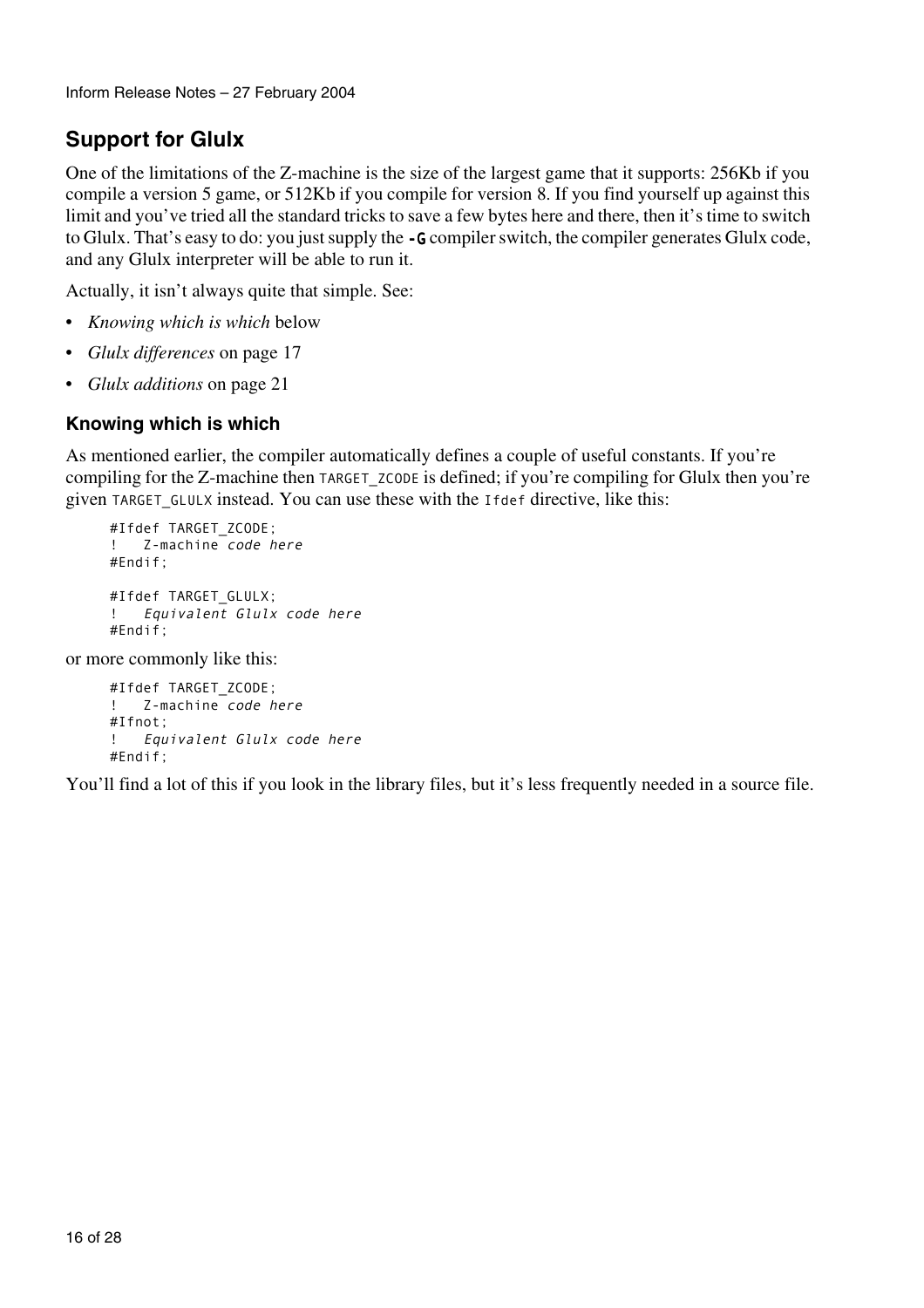## **Glulx differences**

The two VMs are not identical, and you need to be aware of their differences. See:

- *Word size* below
- *Directives* on page 18
- *Statements* on page 18
- *Character handling* on page 19
- *Compiler switches* on page 20

#### **Word size**

The most basic difference between Glulx and the Z-machine is that words are four bytes long instead of two. All Glulx variables are 32-bit values, the stack contains 32-bit values, property entries are 32-bit values, and so on.

In most Inform programming, you don't need to worry about this change at all. For example, if you have an array

```
Array mylist --> 10;
```
...then Z-code Inform allocates ten words – that is, twenty bytes – and you can access these values as mylist-->0 through mylist-->9. If you compile the same code under Glulx Inform, the compiler again allocates ten words – now forty bytes – and you can still access them as mylist-->0 through mylist-->9. Everything works the same, except that the array can contain values greater than the Z-machine's limit of 65535.

Table arrays also refer to two- or four-byte word values, and the first word is the length of the array. String and -> arrays, and the -> notation, still refer to single bytes. You should not have to modify your code here, either.

There are two important cases where you **will** have to modify your code. First is the .# operator. The expression obj.#prop returns the length of the property **in bytes**. Since properties almost always contain words rather than bytes, it is very common to have Z-machine code like:

```
len = (obj . #prop) / 2;for (i=0 : i<1en : i++) print (string) (obj.&prop)-->i;
```
In Glulx Inform programs, it is necessary to divide by 4 instead of by 2, so you should replace the above code with:

```
len = (obj.#prop) / WORDSIZE; 
for (i=0 : i<1en : i++) print (string) (obj.&prop)-->i;
```
This will compile and run correctly in both VMs.

The other circumstance where your code may need modifying in this manner is when using the 'print to array' feature. Code like this:

```
Array mybuf buffer 100; ! must be big enough for largest string you'll print 
mystr = "hello"; 
mystr.print_to_array(mybuf);
```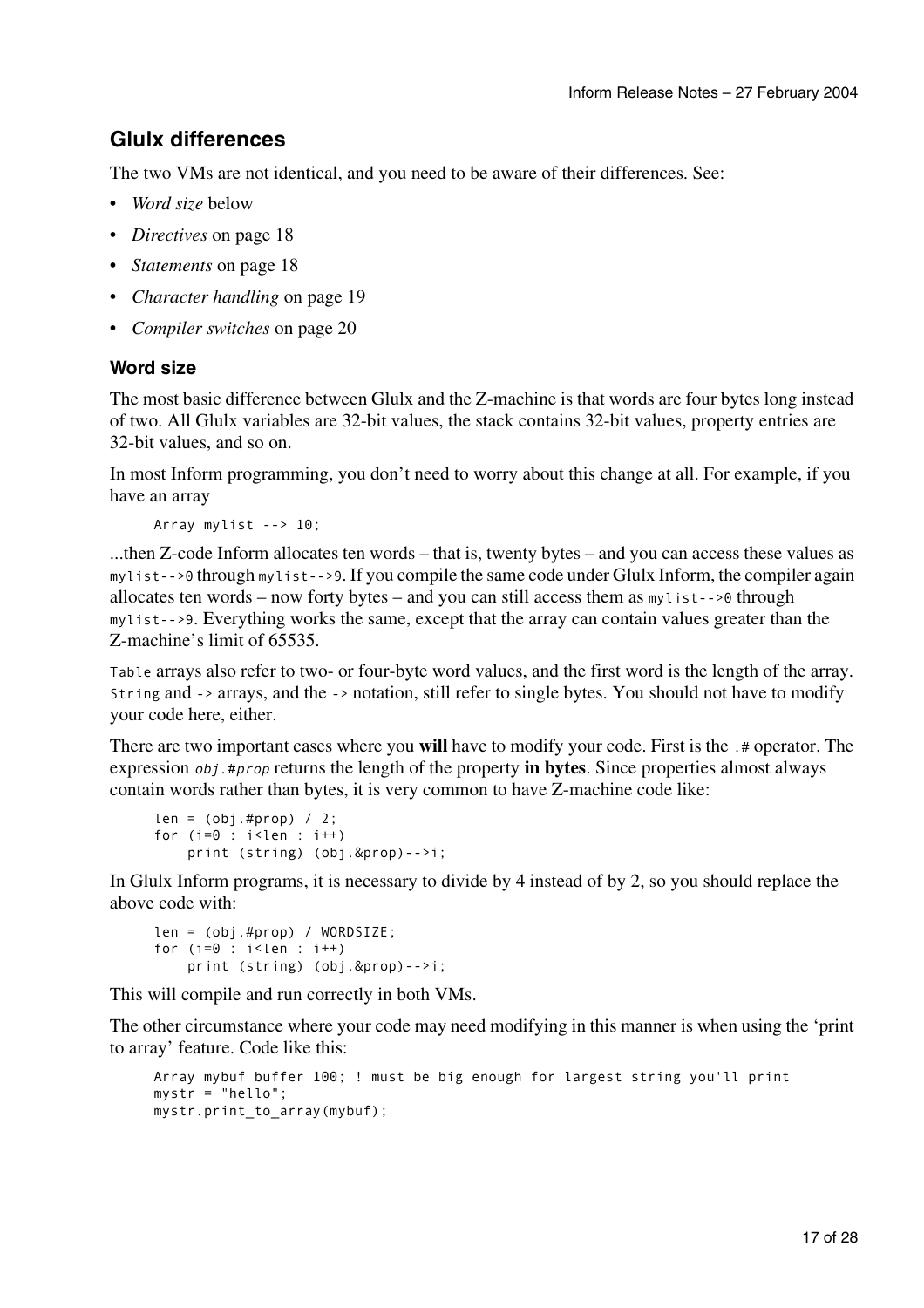results in the first **word** of mybuf containing 5 (the number of characters in mystr), and the following five **bytes** containing 'h', 'e', 'l', 'l' and 'o'. In the Z-machine, you could then output the characters from the array with either of these code fragments:

```
len = 2 + mfor (i=2 : i<sub>1</sub>en : i++) print (char) mybuf->i; 
len = mybuf-->0for (i=0 : i<1en : i++) print (char) mybuf->(i+2);
```
Again, you can make the code safe for both VMs if you change "2" to "WORDSIZE":

```
len = WORDSIZE + mybuf-->0for (i=WORDSIZE : i<len : i++)
    print (char) mybuf->i; 
len = mybuf--9for (i=0 : i<1en : i++) print (char) mybuf->(i+WORDSIZE);
```
See also *Features available only in Glulx* on page 21 for an extended form of print\_to\_array.

#### **Directives**

Glulx handles the majority of Inform directives, with two exceptions:

• The Zcharacter directive causes the compilation error "Glulx Inform does not handle Unicode yet". The message, though true, is misleading; the real issue is that Glulx does not use the ZSCII character set, which can in part be configured by various forms of Zcharacter. Your best approach is to bypass the directive when compiling for Glulx:

```
#Ifdef TARGET_ZCODE; 
Zcharacter ... ; 
#Endif;
```
• The (obsolete) Lowstring directive causes a run-time error when used like this:

```
Lowstring mystr "hello"; 
string 0 mystr; 
print "@00 and goodbye.";
```
This simpler form, avoiding the use of Lowstring, works successfully:

string 0 "hello"; print "@00 and goodbye.";

See also *Features available only in Glulx* on page 21 for additional printing variable support.

#### **Statements**

Glulx handles the majority of Inform statements, with a few exceptions. If you try to use any of these statements in Glulx, you will cause a compilation error:

- save, restore: These are more complicated procedures in Glulx than in Z-code, and cannot be implemented without involving library variables and routines. If you want to do this sort of thing, modify or copy the library SaveSub() and RestoreSub() routines.
- read: Similarly, reading a line of text in Glulx involves the library; the compiler cannot generate stand-alone code to do it. See instead the library KeyboardPrimitive() routine.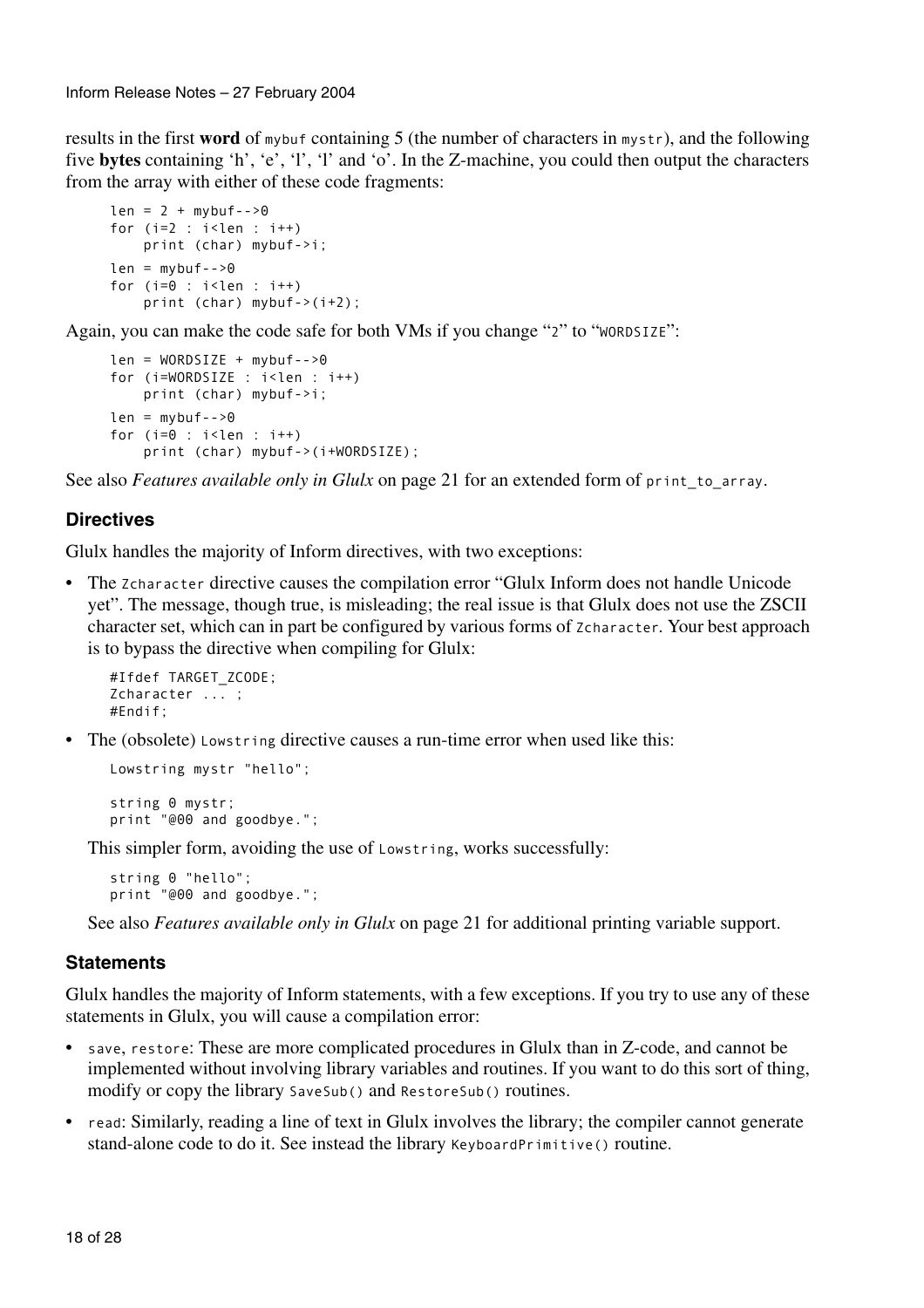• @*opcode*: The Z-machine assembly language is completely different from that of Glulx. If you have used any assembly instructions, you will need to conceal them when compiling for Glulx, as described in *Knowing which is which* on page 16. See also *Features available only in Glulx* on page 21 for details of the glk() function call.

Glulx now supports the Inform style statement, mapping the Z-machine forms onto Glk styles:

| <b>Inform statement</b> | <b>Equivalent Glk style</b> |
|-------------------------|-----------------------------|
| style roman;            | style Normal                |
| style reverse;          | style Alert                 |
| style bold;             | style Subheader             |
| style underline;        | style Emphasized            |
| style fixed;            | style Preformatted          |

However, it is important to remember that, with Glulx, the appearance of a game is under the player's control – the Glulxe interpreter enables the font parameters associated with each style to be specified at run-time. Therefore, you should use styles with caution, and if necessary alert the player to the settings which your game expects.

#### **Character handling**

Unlike the Z-machine, which internally uses the ZSCII character set (see the *Inform Designer's Manual* Table 2 on p. 519), Glulx sticks to the ISO 8859-1 (Latin-1) encoding. This eight-bit scheme is the same as ZSCII for character values 0-127, but different for character values 128-255. Note that Glulx is built on the Glk I/O library, which currently does not handle Unicode characters (except insofar as code points \$0000 through \$00FF are identical to ISO 8859). The impact is as follows:

- @escape\_sequence: Escape sequences such as  $\mathbb{Q}$ : a and  $\mathbb{Q}$ LL (for "ä" and "£" respectively) are accepted identically by both VMs (except that Glulx does not handle @oe and @OE, because the "oe" and "OE" ligatures are outside the range of ISO 8859-1).
- @@decnum: The number is the character's internal decimal value, so @@65 is "A" in both VMs, but  $\omega$   $\approx$  165 is "i" in the Z-machine and "\" in Glulx.
- $\mathcal{Q}_{\text{thexnum}}$ : The number is the character's Unicode value, so  $\mathcal{Q}_{\{41\}}$  is "A" and  $\mathcal{Q}_{\{EF\}}$  is "i" in both VMs. However, @{A5} is "¥" in Glulx, but causes a Z-machine compilation error because "¥" isn't a ZSCII character, and @{152} is "OE" in the Z-machine but causes a Glulx compilation error because that ligature is outside the range of ISO 8859-1.
- -Cn: The compiler switches -C1 through -C9 specify that the source file uses the character set defined by ISO 8859-1 through 8859-9 respectively. In the Z-machine, the switch also initialises the higher ZSCII character set to appropriate values; this feature is irrelevant when compiling for Glulx.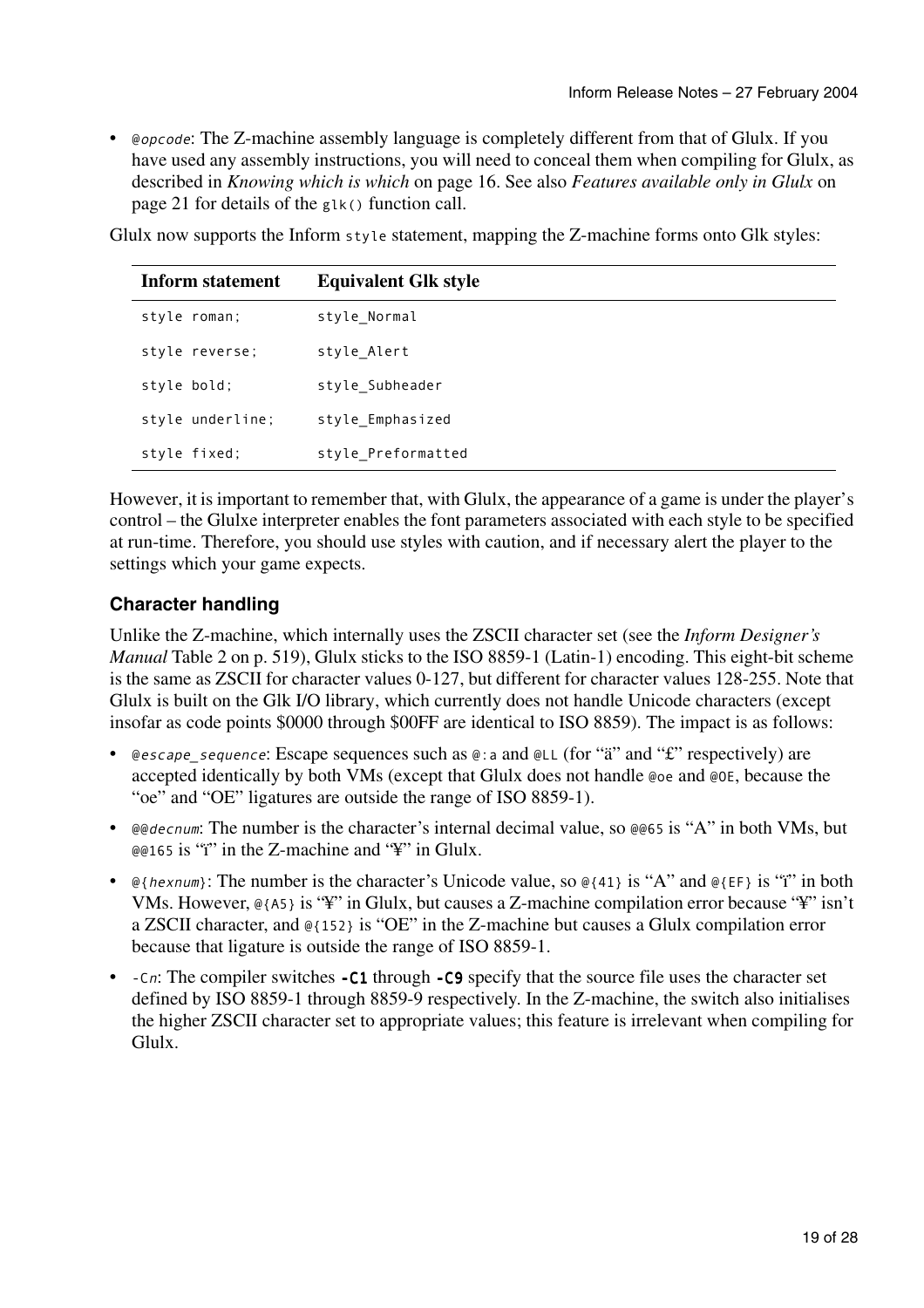#### **Compiler switches**

We've already mentioned the -G command line switch, which causes the compiler to output code for Glulx rather than for the Z-machine. There are a few other changes in this area (see the *Inform Designer's Manual* Table 3 on p. 521).

| <b>Switch</b> | To         | <b>Meaning</b>                                           |
|---------------|------------|----------------------------------------------------------|
| -k            | off/on     | incompatible with - G (output debugging information)     |
| $-v^*$        | $3$ to $8$ | incompatible with - G (set Z-machine Version)            |
| - G           | off/on     | compile for Glulx VM                                     |
| - H           | on/off     | use Huffman compression on Glulx strings (on by default) |
| - X           | off/on     | incompatible with - G (include Infix debugger)           |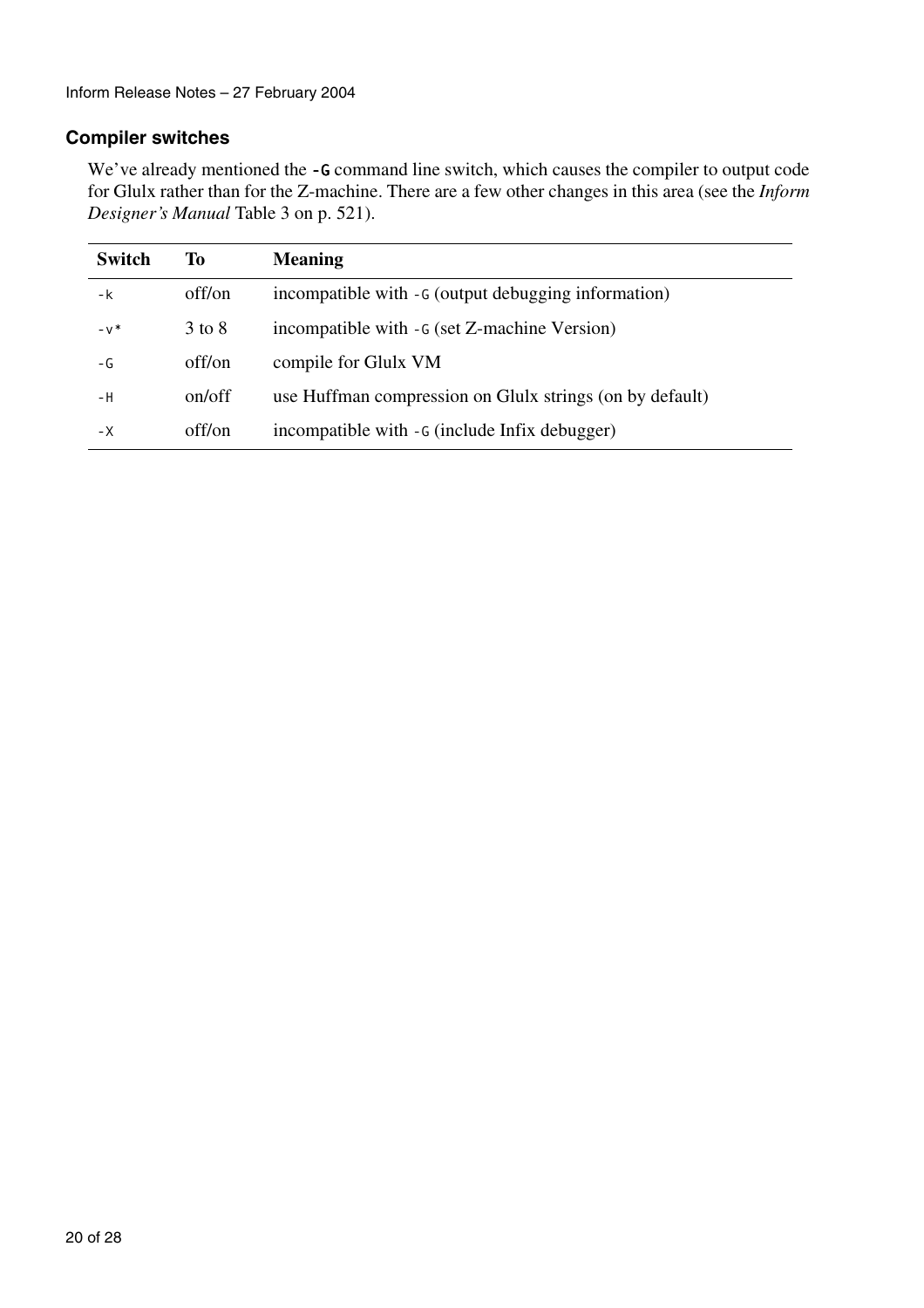## **Glulx additions**

Glulx offers some additional capabilities above those of the Z-machine. See:

- *Features available only in Glulx* below
- *Library routines available only in Glulx* on page 22
- *Entry points available only in Glulx* on page 24

#### **Features available only in Glulx**

• There is an extended form of print to array:

```
len = mystr.print_to_array(mybuf, 80);
```
This example writes no more than 76 characters into the array. If mybuf is an 80-byte array, you can be sure it will not be overrun. (Do not try this with the second argument less than 4.)

The value written into mybuf-->0, and the value returned, are **not** limited to the number of characters written; they represent the number of characters in the complete string. This means that:

```
len = mystr.print_to_array(mybuf, 4);
```
is an ugly but perfectly legal way to find the length of a string. (And in this case, mybuf need only be four bytes long.)

• Z-code Inform supports 32 printing variables, @00 to @31, which you can include in strings and then set with the statement:

string num "value";

In Glulx, this limit is raised to 64. Furthermore, in Glulx you can set these variables to a stand-alone routine as well as a string:

```
[ routine; print "value"; ];
```
string num routine;

In this case, the routine is called with no arguments and the result discarded; you should print your desired output inside the routine.

In Glulx, unlike Z-code, a printing variable string can itself contain @.. codes, allowing recursion. You can nest this as deeply as you want. However, it is obviously a bad idea to cause an infinite recursion. For example, this will certainly crash the interpreter:

```
string 3 "This is a @03!"; 
print "What is @03?";
```
• Many of the things that used to be Z-code assembly are now handled by Glk function calls. Making a Glk function call from Inform is slightly screwy, but not difficult.

All of Glk is handled by the built-in Inform function glk(), which takes one or more arguments. The first argument is an integer; this tells **which** Glk call in being invoked. The remaining arguments are just the arguments to the Glk call, in order.

Say, for example, that you want to set the text style to "preformatted". The Inform code to accomplish this is:

glk(\$0086, 2);

The hex value \$0086 means glk set style; the value "2" means Preformatted.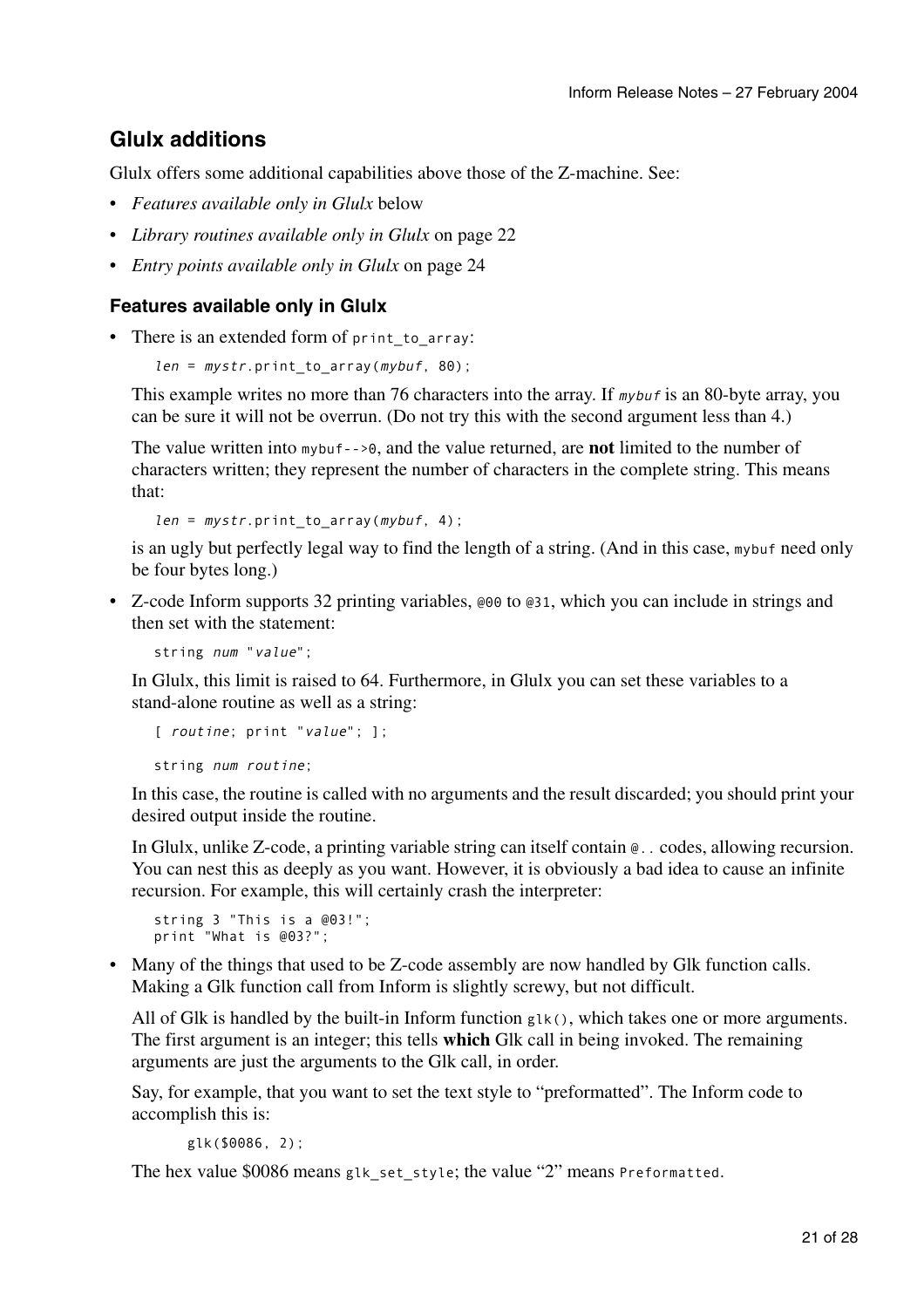The table of Glk calls, and the integers that refer to them, is in the Glk specification (remember that the values given there are hexadecimal). See:

http://www.eblong.com/zarf/glk/glk-spec-061\_11.html#s.1.6

Since calls based on numeric codes are not very easy to read, we recommend that you download John Cater's infglk.h library header, which defines wrapper functions and constants. For example, you could achieve the same effect with this call:

glk\_set\_style(style\_Preformatted);

When you read the Glk specification, bear in mind that the NULL value it talks about is the C language NULL (0), not the Inform Library NULL (-1). infglk.h defines a constant GLK\_NULL (equal to 0) which you can use where appropriate.

• By default, arguments to routines work the same in Glulx as they do in Z-code. When you call a routine, the arguments that you pass are written into the routine's local variables, in order. If you pass too many arguments, the extras are discarded; too few, and the unused local variables are filled with zeroes.

However, the Glulx VM supports a second style of routine. You can define a routine of this type by naming the first argument vararg count. For example:

```
[ StackFunc _vararg_count ix pos len; 
     ! Glulx code here
];
```
If you do this, the routine arguments are **not** written into the local variables. Instead, they are pushed onto the stack, and you must use Glulx assembly to pull them off. All the local variables are initialized to zero, except for vararg count, which (as you might expect) contains the number of arguments that were passed in.

Note that \_vararg\_count is a normal local variable, aside from its useful initial value. You can assign to it, increment or decrement it, use it in expressions, and so on.

Stack-argument routines are most useful if you want a routine with variable arguments, or if you want to write a wrapper that passes its arguments on to another routine.

#### **Library routines available only in Glulx**

```
KeyCharPrimitive(win, nostat);
```
If win is nonzero, the character input request goes to that Glk window (instead of  $gg$  mainwin, the default.) If *nostat* is nonzero, a window rearrangement event is returned immediately as value 80000000 (instead of the default behavior, which is to call DrawStatusLine() and keep waiting.)

PrintAnything(thingie, ...);

In the Z-machine, strings and routines are "packed" addresses, dictionary words are normal addresses, and game objects are represented as sequential numbers from 1 to #top\_object. These ranges overlap; a string, a dictionary word, and an object could conceivably all be represented by the same numeric value.

In Glulx, all those things are represented by normal addresses, so different items will always have different values. Furthermore, the first byte found at the address is an identifier value, which specifies what kind of item the address contains.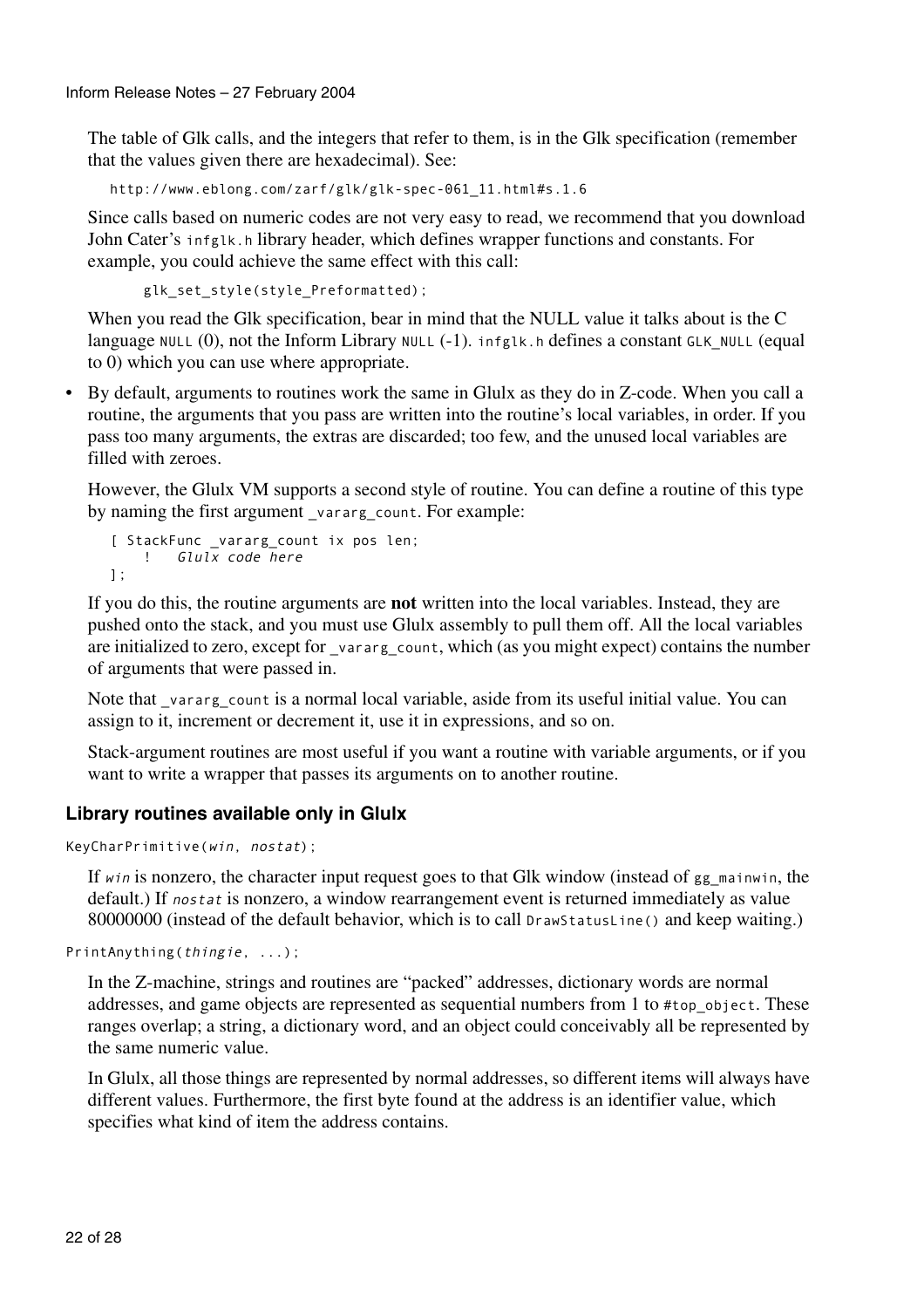| <b>Calling</b>                     | Is equivalent to                  |
|------------------------------------|-----------------------------------|
| PrintAnything()                    | (nothing printed)                 |
| PrintAnything(0)                   | (nothing printed)                 |
| PrintAnything (string)             | print (string) "string";          |
| PrintAnything(dictionaryword)      | print (address) 'dictionaryword'; |
| PrintAnything(obj)                 | print (name) $obj$ ;              |
| PrintAnything(obj, prop)           | $obj.pop()$ ;                     |
| PrintAnything( $obj, prop, args$ ) | obj.prop(args);                   |
| PrintAnything (routine)            | $routine()$ :                     |
| PrintAnything(routine, args)       | routine(args);                    |

PrintAnything() prints any  $t \text{hinge}$  – string, routine (with optional arguments), object, object property (with optional arguments), or dictionary word – known to the library.

Extra arguments after a string or dictionary word are safely ignored.

The (first) argument you pass in is always interpreted as a thingie reference, not as an integer. This is why none of the forms shown above print out an integer. However, you can get the same effect by calling

```
PrintAnything(DecimalNumber, num);
```
...which is where the DecimalNumber() routine comes in handy. You can also, of course, use other library routines, and do tricks like

```
PrintAnything(EnglishNumber, num); 
PrintAnything(DefArt, obj);
```
None of this may seem very useful; after all, there are already ways to print all those things. But PrintAnything() is vital in implementing the following routine:

PrintAnyToArray(array, arraylen, thingie, ...);

This works the same way, except that instead of printing to the screen, the output is diverted to the given array.

The first two arguments must be the array address and its maximum length. Up to that many characters will be written into the array; any extras will be silently discarded. This means that you do not have to worry about array overruns.

The PrintAnyToArray() routine returns the number of characters generated. (This may be greater than the length of the array. It represents the entire text that was output, not the limited number written into the array.)

It is safe to nest PrintAnyToArray() calls. That is, you can call PrintAnyToArray(routine), where routine() itself calls PrintAnyToArray(). (However, if they try to write to the **same array**, chaos will ensue.)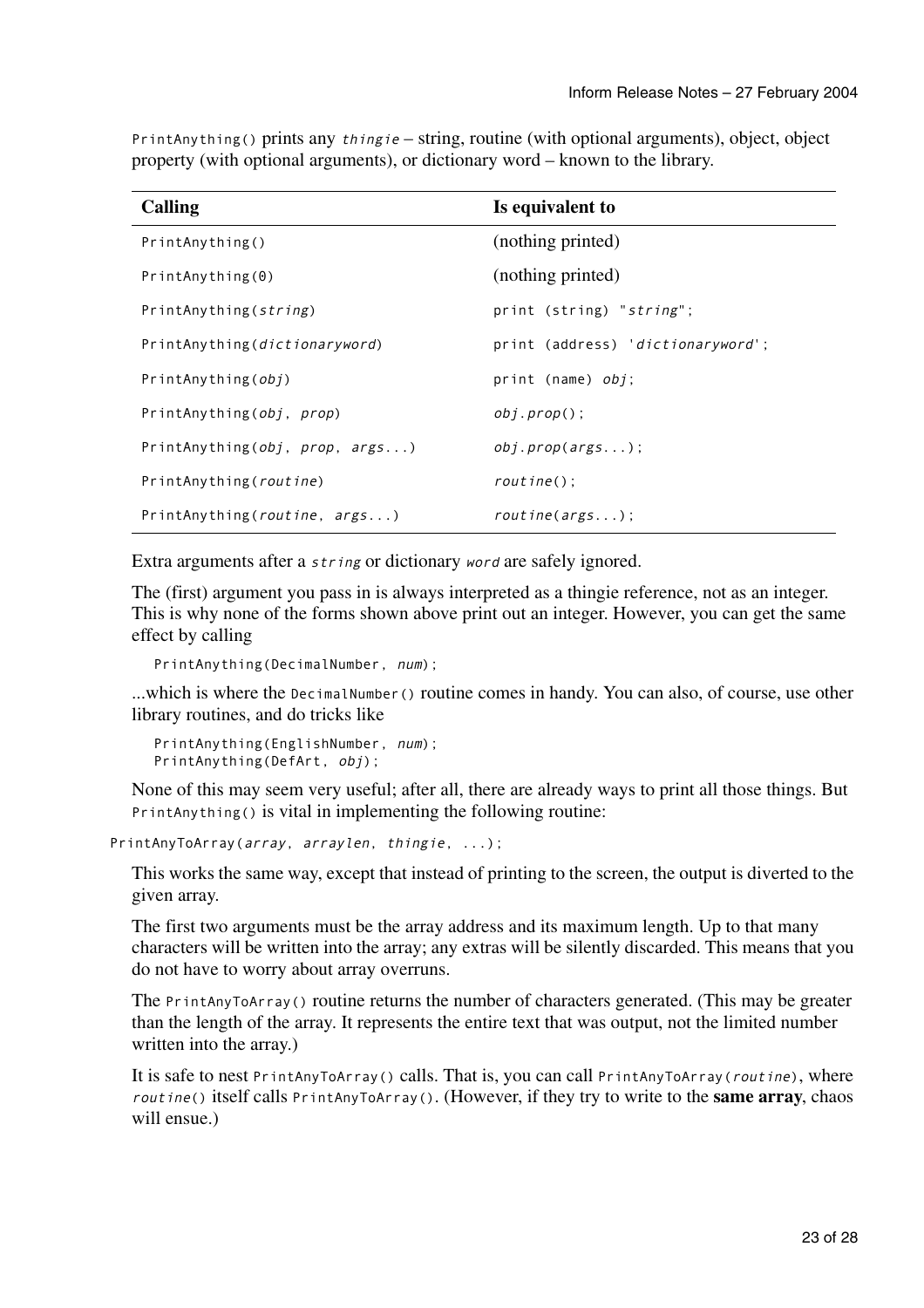Inform Release Notes – 27 February 2004

It is legal for arraylen to be zero (in which case array is ignored, and may be zero as well.) This discards **all** of the output, and simply returns the number of characters generated. You can use this to find the length of anything – even a function call.

#### **Entry points available only in Glulx**

An entry point is a routine which you can provide in your code, or leave out; the library will call it if it's present, ignore it if not – see §21 of the *Inform Designer's Manual*.

The library has some entry points which aid in writing more complicated interfaces – games with sound, graphics, extra windows, and other fancy Glk tricks. If you're just writing a standard Infocom-style game, **you can ignore this section**.

```
HandleGlkEvent(ev, context, abortres)
```
This entry point is called every time a Glk event occurs. The event could indicate nearly anything: a line of input from the player, a window resize or redraw event, a clock tick, a mouse click, or so on.

The library handles all the events necessary for a normal Infocom-style game. You need to supply a HandleGlkEvent() routine only if you want to add extra functionality. The ev argument is a four-word array which describes the event. ev-->0 is the type of the event; ev-->1 is the window involved (if relevant); and ev-->2 and ev-->3 are extra information. The context argument is 0 if the event occurred during line input (normal commands, YesOrNo(), or some other use of the KeyboardPrimitive() library routine); 1 indicates that the event occurred during character input (any use of the KeyCharPrimitive() library routine). The abortres argument is used only if you want to cancel player input and force a particular result; see below.

If you return 2 from HandleGlkEvent(), player input will immediately be aborted. Some additional code is also required:

- If this was character input (*context*==1), you must call the Glk cancel char event function, and then set abortres-->0 to the character you want returned. Then return 2; KeyCharPrimitive() will end and return the character, as if the player had hit it.
- If this was line input (*context*==0), you must call the Glk cancel line event function. (You can pass an array argument to see what the player had typed so far.) Then, fill in the length of the input to be returned in abortres-->0. If this is nonzero, write the input characters sequentially into the array starting at abortres->WORDSIZE, up to (but not including) abortres->(WORDSIZE+len). Do not exceed 256 characters. Then return 2; KeyboardPrimitive() will end and return the line.

If you return -1 from HandleGlkEvent(), player input will continue even after a keystroke (for character input) or after the enter key (for line input). (I don't know why this is useful, but it might be.) You must re-request input by calling request char input or request line input.

Any other return value from HandleGlkEvent() (a normal return, rfalse, or rtrue) will not affect the course of player input.

```
InitGlkWindow(winrock)
```
This entry point is called by the library when it sets up the standard windows: the story window, the status window, and (if you use quote boxes) the quote box window. The story and status windows are created when the game starts (before Initialise()). The quote window is created and destroyed as necessary.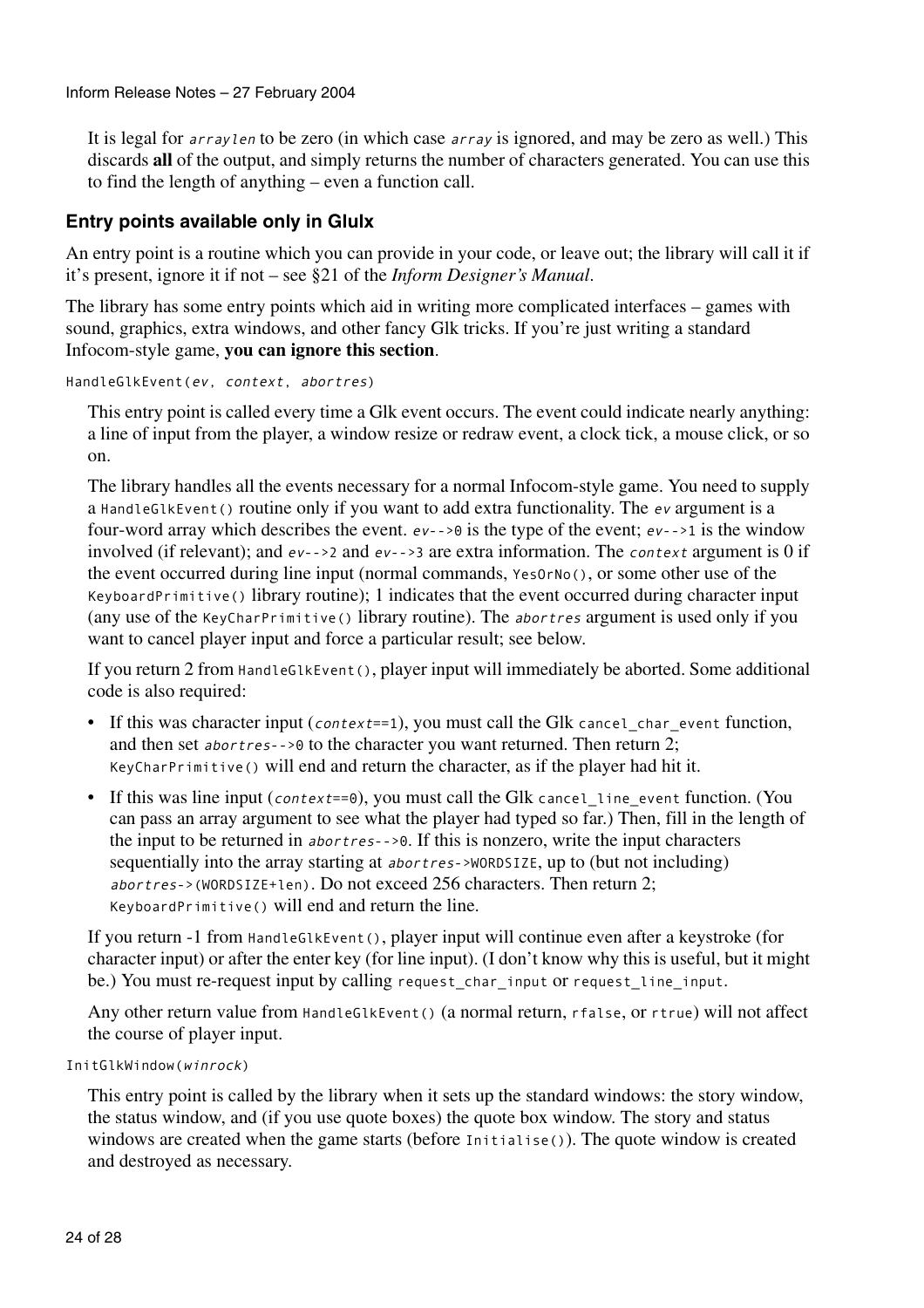InitGlkWindow() is called in five phases:

- 1 The library calls InitGlkWindow(0). This occurs at the very beginning of execution, even before Initialise(). You can set up any situation you want. (However, remember that the story and status windows might already exist – for example, if the player has just typed RESTART.) This is a good time to set gg\_statuswin\_size to a value other than 1. Return 0 to proceed with the standard library window setup, or 1 if you've created all the windows yourself.
- 2 The library calls InitGlkWindow(GG\_MAINWIN\_ROCK), before creating the story window. This is a good time to set up style hints for the story window. Return 0 to let the library create the window; return 1 if you have yourself created a window and stored it in gg\_mainwin.
- 3 The library calls InitGlkWindow(GG\_STATUSWIN\_ROCK), before creating the status window. Again, return 0 to let the library do it; return 1 if you have created a window and stored it in gg\_statuswin.
- 4 The library calls InitGlkWindow(1). This is the end of window setup; you can take this opportunity to open other windows. (Or you can do that in your Initialise() routine. It doesn't matter much.)
- 5 The library calls InitGlkWindow(GG\_QUOTEWIN\_ROCK), before creating the quote box window. This does not occur during game initialization; the quote box window is created during the game, whenever you print a quote, and destroyed one turn later. As usual, return 1 to indicate that you've created a window in gg\_quotewin. (The desired number of lines for the window can be found in gg arguments-->0.)

However you handle window initialization, remember that the library requires a gg\_mainwin. If you don't create one, and don't allow the library to do so, the game will shut down. Contrariwise, the status window and quote windows are optional; the library can get along without them.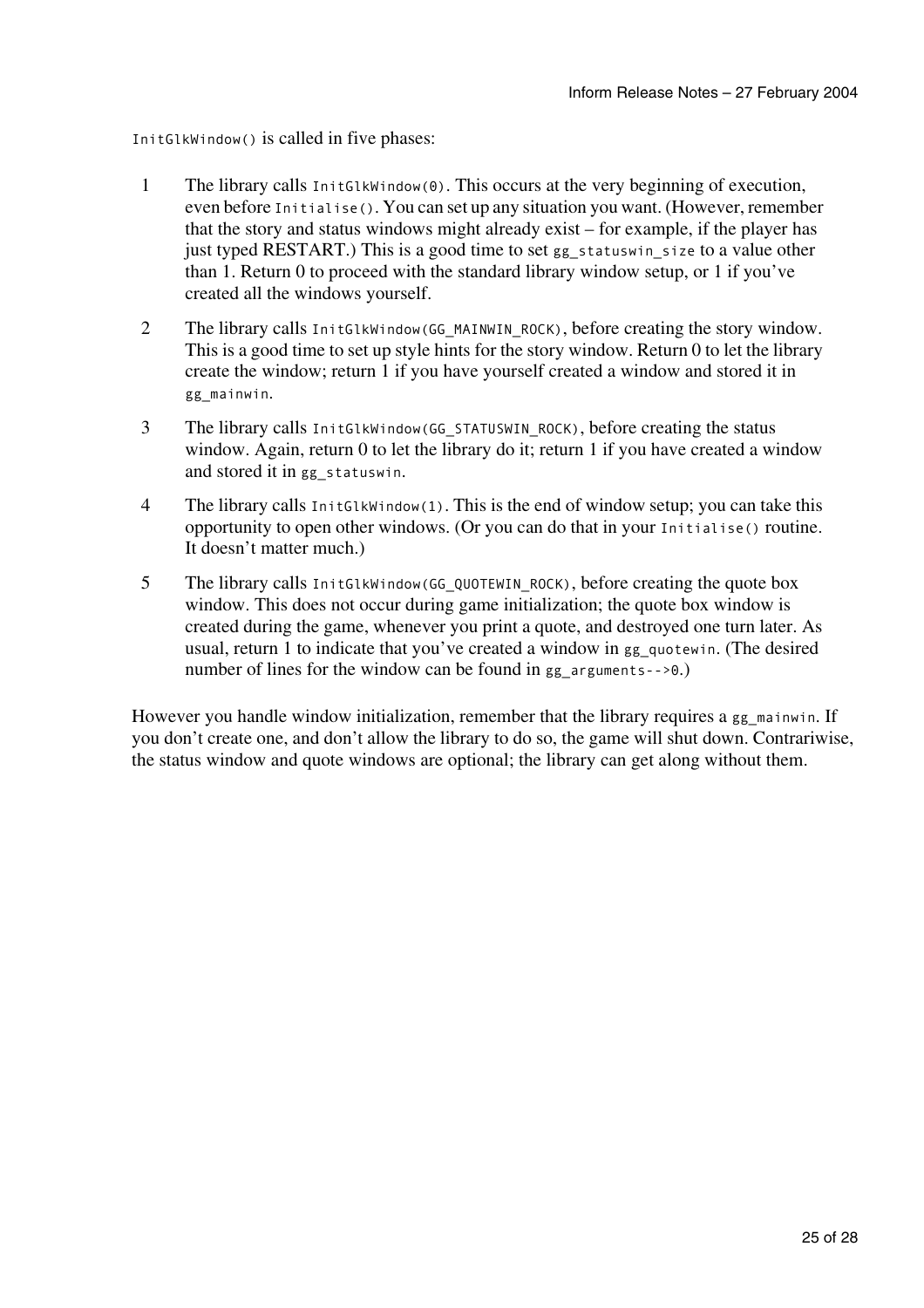Inform Release Notes – 27 February 2004

IdentifyGlkObject(phase, type, ref, rock)

This entry point is called by the library to let you know what Glk objects exist. You must supply this routine if you create any windows, filerefs, file streams, or sound channels beyond the standard library ones. (This is necessary because after a RESTORE, RESTART, or UNDO command, your global variables containing Glk objects will be wrong.)

IdentifyGlkObject() is called in three phases:

- 1 The library calls IdentifyGlkObject() with phase==0. You should set all your Glk object references to zero.
- 2 The library calls IdentifyGlkObject() with phase==1. This occurs once for each window, stream, and fileref that the library doesn't recognize. (The library handles the two standard windows, and the files and streams that have to do with saving, transcripts, and command records. You only have to deal with objects that you create.) You should set whatever reference is appropriate to the object. For each object: type will be 0, 1, 2 for windows, streams, filerefs respectively; ref will be the object reference; and rock will be the object's rock, by which you can recognize it.
- 3 The library calls IdentifyGlkObject() with phase==2. This occurs once, after all the other calls, and gives you a chance to recognize objects that aren't windows, streams, or filerefs. If you don't create any such objects, you can ignore that bit. But you should also take the opportunity to update all your Glk objects to the game state that was just started or restored. (For example, redraw graphics, or set the right background sounds playing.)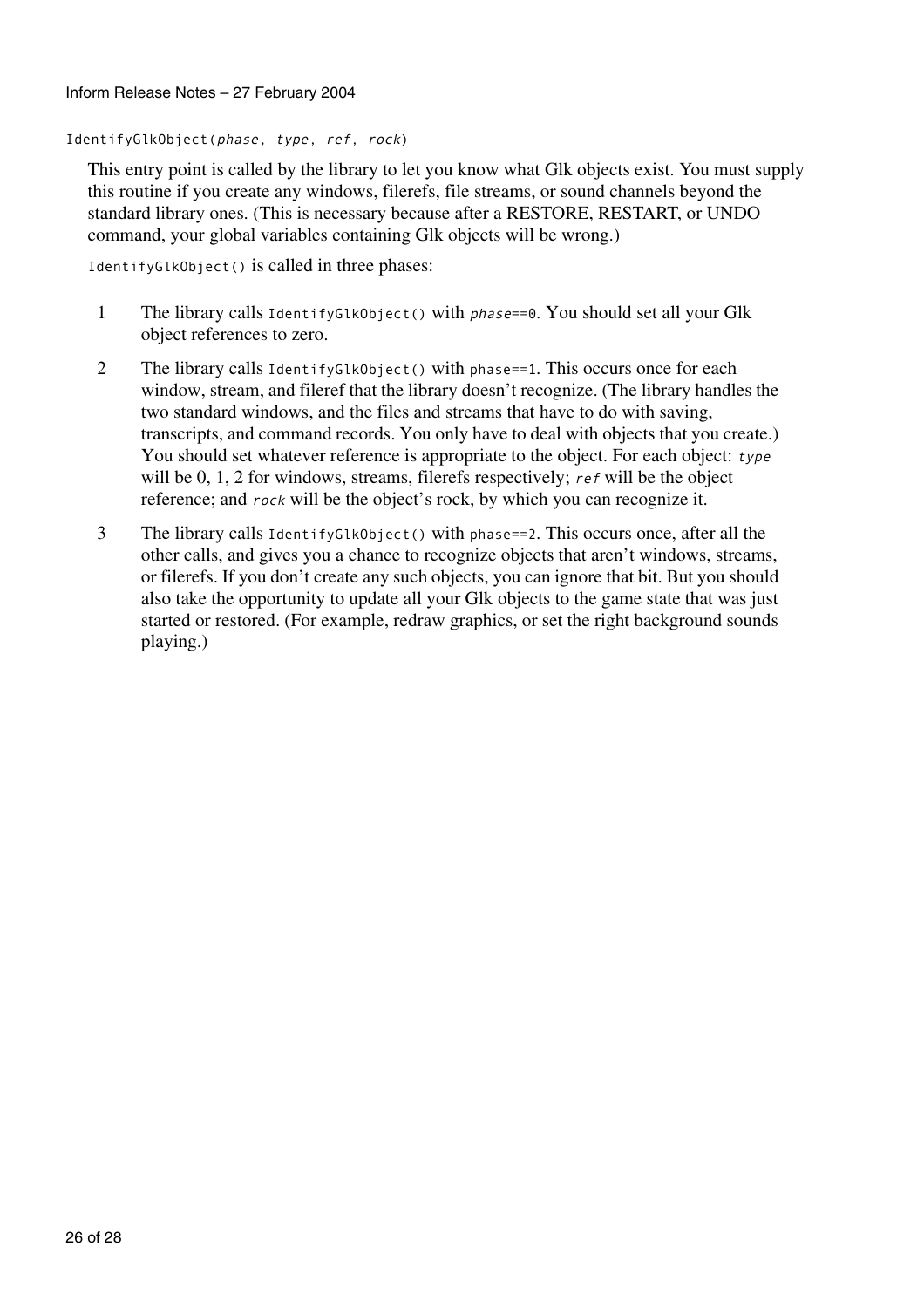## **Information for translators**

The library is designed to be easily translatable, and there are currently versions available in French, German and several other languages. If you maintain one of these translations, the following information may be useful to you.

### **English.h**

This is the "language definition file", and in translation is replaced by French.h, German.h, etc. The following changes have been made:

- Class CompassDirection and its objects have been extensively revised.
- Routine LanguageVerb() has been reworked.
- Routines LanguageVerbIsDebugging(), LanguageVerbLikesAdverb() and LanguageVerbMayBeName() have been added to isolate language-specific tests previously embedded in parserm.h.
- Constants YOU TX and COMMA TX have been added.
- Routine LanguageLM() has been sorted alphabetically.
- In that routine, CommandsOff, CommandsOn and CommandsRead have been added.
- Also in that routine, Exit, Inv, Look, Miscellany, Places, Pronouns and Score have been extended, and Go has been modified.
- Constant LIBRARY\_ENGLISH has been added. We suggest that translated versions instead define LIBRARY\_DUTCH, LIBRARY\_FRENCH, LIBRARY\_GERMAN, LIBRARY\_ITALIAN, LIBRARY\_SPANISH, LIBRARY\_SWEDISH etc, in case it becomes useful at some time to determine which language is in force.

#### **Grammar.h**

This file contains grammars for English verbs like TAKE and DROP, and in translation is replaced by FrenchG.h, GermanG.h, etc. The following changes have been made:

- The grammars have been sorted alphabetically.
- Verb definitions 'recording' and 'replay' are no longer conditional on DEBUG.
- Verb definitions 'showobj', 'ask', 'exit', 'look' and 'tell' have been extended.
- Verb definition 'pry' 'prise' etc has been added.
- Constant LIBRARY GRAMMAR has been added.